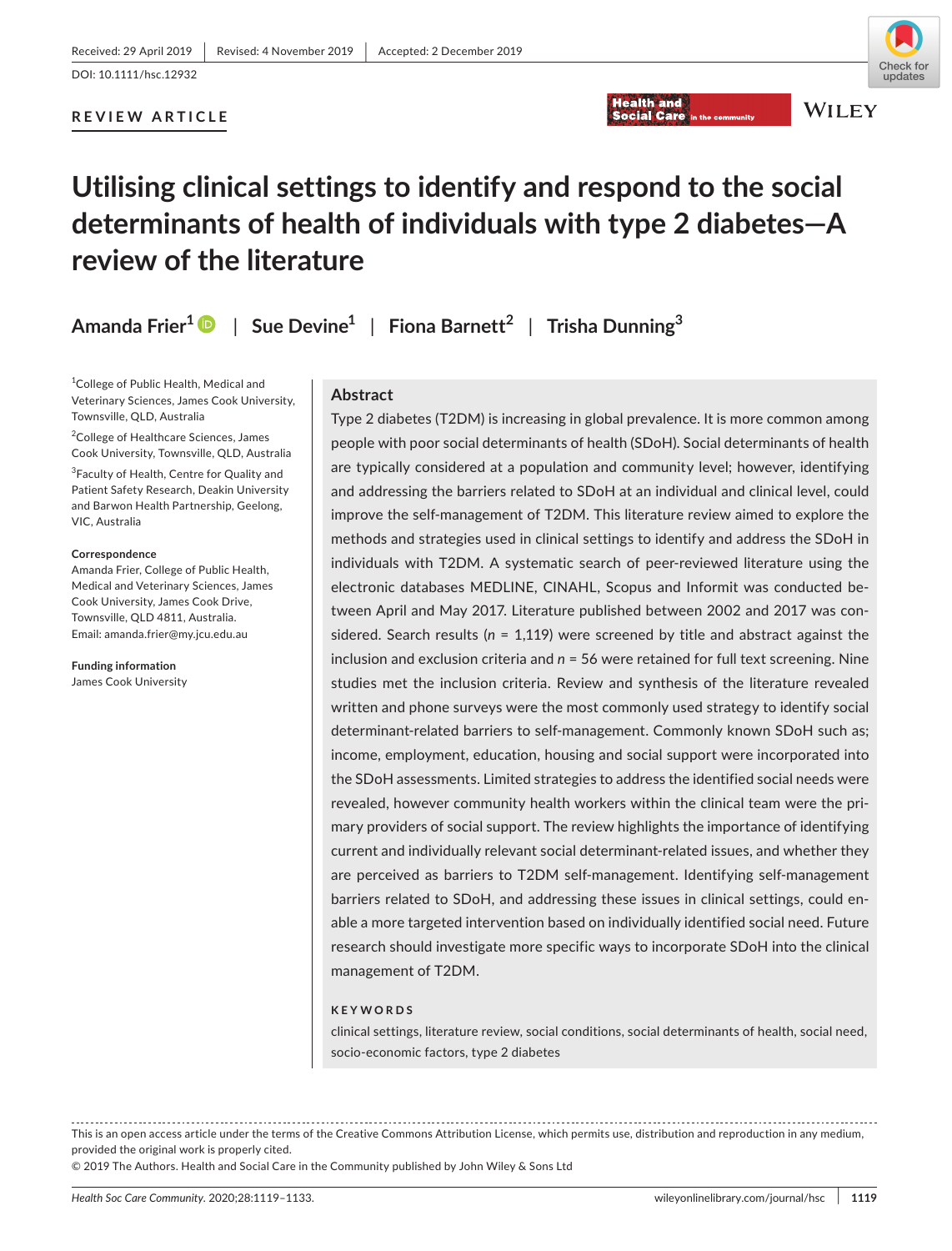**1120 | LAZER ET AL. <b>Health and by the set al. FRIER ET AL. FRIER ET AL.** 

#### **1** | **BACKGROUND**

Diabetes prevalence has increased globally over the past three decades, with type 2 diabetes (T2DM) accounting for 85%–90% of all diagnoses (Diabetes Australia, 2015; World Health Organisation [WHO], 2016). People at socio-economic disadvantage are more likely to develop T2DM and are more susceptible to suboptimal selfmanagement due to the consequences of poor social determinants of health (SDoH) (Australian Institute of Health & Welfare [AIHW], 2014, 2016). This socially influenced health disparity suggests a need to investigate strategies to optimise healthcare provision so that social disadvantage and SDoH are acknowledged and incorporated into the standard practice of T2DM care.

Social determinants of health are described as 'the societal conditions in which people are born, grow, live, work and age' (WHO, 2003). More specifically they include; early childhood development, education, employment, food security, housing, economic status, social support and healthcare access (Centres for Disease Control & Prevention [CDC], 2013; WHO, 2003). Social determinants influence both good and poor health. If a person is born into an affluent society with quality education, positive life circumstances, opportunity and healthcare access, the likelihood of good health is increased. To the contrary, when a person's lifespan is permeated with poor education, low economic status, unemployment, inadequate housing and limited access to quality healthcare, it is probable that their health status will be of poor quality, and they will have a shorter life expectancy (WHO, 2003).

Sustainable change towards improved SDoH requires political and social influence (Marmot & Wilkinson, 2006). Essential advocacy and action are underway at population and community levels (Keleher & MacDougall, 2016; Marmot & Wilkinson, 2006; Solar & Irwin, 2010); however while the approaches to address the causes of poor SDoH are occurring, the immediate and individual needs of people who live in circumstances contrary to a healthy life also require attention.

Despite the increasing prevalence of T2DM, especially amongst those at social disadvantage with poor SDoH (AIHW, 2014, 2016; Diabetes Australia, 2015; WHO, 2016), there are currently no published guidelines on how to consider T2DM and SDoH simultaneously, particularly at a clinical level. Living with suboptimal SDoH impedes the lifestyle choices essential for effective T2DM self-management (Royal Australian College of General Practitioners [RACGP], 2016). Therefore, including strategies that identify and account for SDoH-related barriers may augment usual care by allowing additional interventions to be instigated as part of standard clinical practice. This may be an additional step towards improving health outcomes for people with T2DM.

Health services could embed SDoH as part of standard practice. Identifying SDoH-related barriers to T2DM self-management could provide health professionals with insight into their clients' life circumstances. Understanding an individual's SDoH and the associated health disparities could then help health professionals to develop more contextualised interventions (Baum et al., 2013; Newman,

#### **What is known about this topic**

- Social issues directly influence health, and are called social determinants of health (SDoH).
- Type 2 diabetes (T2DM) is more common among people with poor SDoH.
- SDoH are usually considered at a population level, not individually or clinically.

#### **What this paper adds**

- This is the first known literature review on how SDoH are incorporated into the clinical management of T2DM.
- Identified SDoH should be individually relevant, and considered a barrier to T2DM self-management by the person with T2DM.
- There is a gap in formal methods and strategies to incorporate SDoH into usual clinical care for people with T2DM.

Baum, Javanparast, O'Rourke, & Carlon, 2015). The limited guidance to enable such an approach is stemmed from an overall deficit of supportive policies, frameworks and structure (Baum et al., 2013). This may also explain the lack of guidelines to incorporate SDoH into the clinical management of T2DM.

Although considering non-medical issues is not the main focus in clinical settings, the relationship between poor SDoH and the ability to self manage diabetes is supported by an extensive evidence base (Brown et al., 2004; Kumari, Head, & Marmot, 2004; Marmot, 2005; WHO, 2003). Therefore the formal incorporation of SDoH into usual clinical management of T2DM deserves more in-depth consideration and strategic progression.

Incorporating SDoH into T2DM clinical care; by identifying, considering and subsequently addressing the related self-management barriers could improve T2DM outcomes by enabling the ability to make the positive lifestyle choices required for effective T2DM self-management. This in turn, could help reduce the personal suffering that often accompanies the burden of living with diabetes.

#### **2** | **METHODS**

#### **2.1** | **Aim of the review**

This literature review aimed to explore methods and strategies used in clinical settings to identify and address the SDoH of individuals with T2DM. It is worth noting the word 'address' and its synonyms should not be interpreted as resolving the SDoH issue. Instead, the correct interpretation is the strategies used to accommodate for the identified SDoH issue. For example, if it had been identified that a patient has limited transport options which would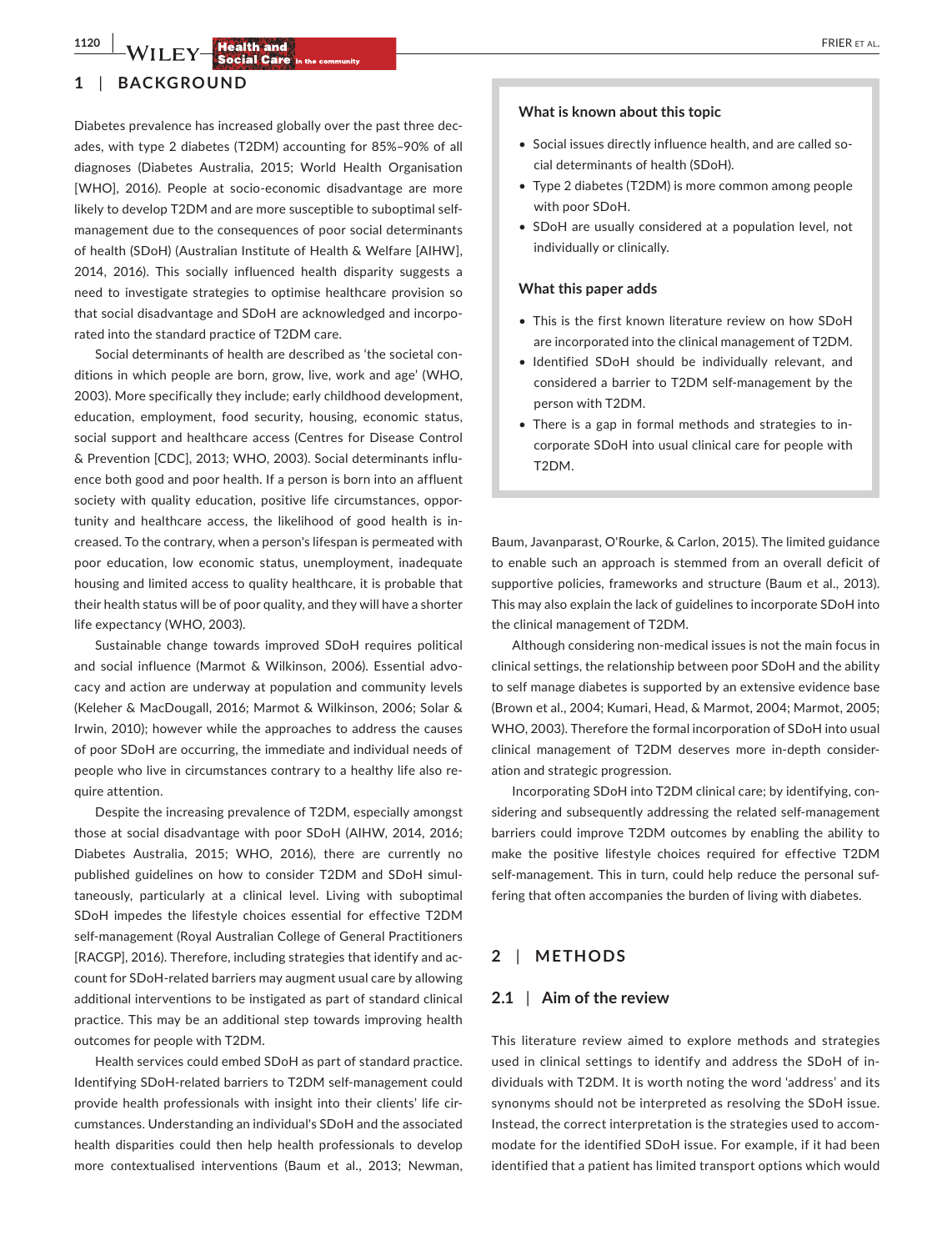therefore impact their healthcare access, then arranging appropriate transport could alleviate the consequences of these SDoH issues.

The initial focus on identifying individuals' SDoH-related issues was to gain insight into what factors were included, and how and when SDoH identification could be incorporated into routine T2DM clinical care. Strategies and recommendations to address the identified SDoH issues were then explored to determine how the related barriers to T2DM self-management could be addressed.

# **2.2** | **Systematic approach**

The varied methodologies used in the reviewed studies (Table 3) indicated the suitability of an integrative approach to the literature review (Whittemore & Knafl, 2005), however it's iterative and interpretive nature is similar to that of a scoping review (Arksey & O'Malley, 2005). Consequently the current review borrowed from both styles of literature review. Both follow a systematic process which includes;

- 1. research question formulation
- 2. systematic literature searching
- 3. study selection (informed by inclusion and exclusion criteria)
- 4. quality appraisal
- 5. analysis and interpretation
- 6. summarising, collating and reporting.

(Arksey & O'Malley, 2005; Whittemore & Knafl, 2005).

# **2.3** | **Search strategy**

The PRISMA protocol (Liberati et al., 2009) for searching literature guided a systematic search of the computerised databases MEDLINE, CINAHL, Scopus and Informit. Keywords, synonyms and associated truncations, including MeSH terms, were categorised into three groups; SDoH, T2DM and clinical setting (Table 1).

The search was limited to papers published between 2002 and 2017 English language and human studies. The 15-year search scope was applied to identify publications influenced by 'Social Determinants of Health: The Solid Facts (second edition)' (WHO, 2003). This publication was considered important because it preceded an increasing evidence base concerning the influence of social determinants on health. The keywords were combined to obtain the primary search results.

Titles and abstracts were screened to ensure all of the included articles discussed clinical settings, identification and/or addressed the SDoH-related issues of individuals with T2DM. Incorporating the keywords (or their synonyms) identification\* and/or address\* into the search strategy appeared to eliminate pertinent articles, thus manual screening of titles and abstracts was necessary. After the initial screening and duplicate removal, the full text of the articles were read in brief. The inclusion and exclusion criteria were then applied to the remaining articles (Table 2).

The search identified 1,244 articles. One hundred and twenty-five duplicates were removed, leaving 1,119 articles. Title, abstract and text screening reduced the remaining articles to 56. The inclusion and exclusion criteria were applied to these 56 articles. Nine articles remained and were included in the review. Figure 1 outlines the process followed to identify, screen for eligibility and to include and exclude articles.

# **2.4** | **Critical review, data extraction and analysis**

Each study was critically reviewed using the McMasters critical appraisal tools for both quantitative and qualitative studies depending on the methodology used (Law et al., 1998; Letts et al., 2007). One study used mixed methods; therefore, both quantitative and qualitative McMasters appraisals were conducted for that study (Loh, Jaye, Dovey, Lloyd, & Rowe, 2015). The reviewed studies were then summarised and collated for comparison and interpretive analysis (Table 3). Commonly known SDoH (WHO, 2003) provided a reference for determining which SDoH were identified, and how frequently they were included (Table 4). The methods and strategies used to elicit this information were also ascertained during the study reviews (Table 5).

#### **3** | **RESULTS**

#### **3.1** | **General characteristics of studies**

Seven of the nine studies included in the review were quantitative, one was qualitative and one used a mixed method design. Four articles were published in 2015. Three were published in 2014 and one in 2010 and 2005 respectively. The age of participants in the reviewed studies ranged from 30–75 years. Sample sizes for eight of the studies ranged from *n* = 24 to *n* = 615. The remaining study was extremely large at *n* = 13,366. Seven of the studies were completed in the United States (USA), one in New Zealand and one in Australia.

Only one study intentionally investigated the value of identifying and addressing the SDoH-related issues of individuals with T2DM in a clinical setting. The remaining studies did not purposefully investigate identifying and/or addressing SDoH-related needs; however their methodology indirectly included these factors. Five of the nine articles were written by the same authors using the same data set. Each article reported separate interactions and relationships between T2DM and SDoH using different statistical analyses to investigate the specific issues considered in each study. Each study was published individually, and met the inclusion criteria for the current review. Consequently these five studies were appraised individually. All studies included a description of their ethics or approval procedures. Table 3 provides an overview of the articles included in the review.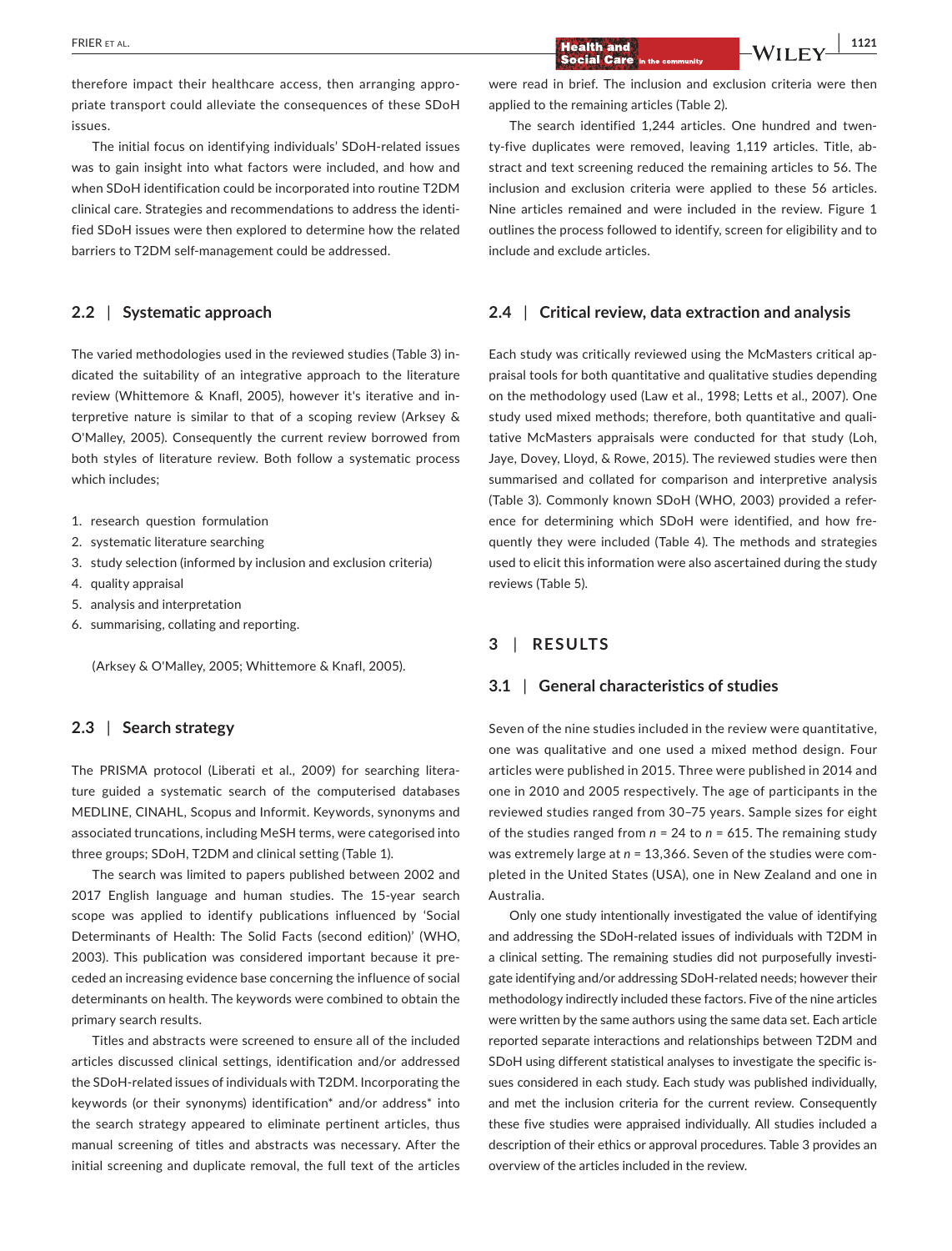#### **TABLE 1** Categorised groups of keywords, synonyms and truncations

| Group                  | <b>SDoH</b>                                                                                                                                                                                                                                                                                                                                                                                                      | T <sub>2</sub> DM                                                                                                                                                                                                                                                                                                  | <b>Clinical Setting</b>                                                                                                                                                                                                                                                                                                                                                                                                                                  |
|------------------------|------------------------------------------------------------------------------------------------------------------------------------------------------------------------------------------------------------------------------------------------------------------------------------------------------------------------------------------------------------------------------------------------------------------|--------------------------------------------------------------------------------------------------------------------------------------------------------------------------------------------------------------------------------------------------------------------------------------------------------------------|----------------------------------------------------------------------------------------------------------------------------------------------------------------------------------------------------------------------------------------------------------------------------------------------------------------------------------------------------------------------------------------------------------------------------------------------------------|
| Synonyms & truncations | Health social determinants<br>Social determinants of health<br>Social determinants<br>Socioeconomic<br>Socioeconomic factors<br>Socio-economic factors<br>Socioeconomic status<br>Health status disparity<br>Health status disparities<br>Health disparity<br>Health disparities<br>Social conditions<br>Social circumstances<br>Societal conditions<br>Societal circumstances<br>Societal factors<br><b>SES</b> | Adult onset diabetes<br>Ketosis resistant diabetes<br><b>MODY</b><br>Maturity onset diabetes<br>Maturity-onset diabetes<br><b>NIDDM</b><br>Non-insulin dependent diabetes<br>Noninsulin dependent diabetes<br>Slow-onset diabetes<br>Slow onset diabetes<br>Stable diabetes<br>Type 2 diabetes<br>Type ii diabetes | Primary care clinic<br>Health service<br>Health services<br>Community healthcare providers<br>Health centre<br>Health centres<br>Health clinic<br><b>Health clinics</b><br>Health care providers<br>Community health workers community<br>health worker<br>Clinic setting<br>Family medicine<br>Medical care<br>Medical centre<br><b>Health workers</b><br>Health worker<br>Healthcare providers<br>Healthcare provider<br>Health personnel<br>$Clini^*$ |

#### **TABLE 2** Inclusion and exclusion criteria

| Inclusion criteria                                                                                    | <b>Exclusion criteria</b>                                                                         |
|-------------------------------------------------------------------------------------------------------|---------------------------------------------------------------------------------------------------|
| $\geq$ 18 years                                                                                       | $<$ 18 years                                                                                      |
| SDoH and T2DM in clinical set-<br>tings AND                                                           | Type 1 diabetes                                                                                   |
| <i>Identifying</i> * SDoH of individuals<br>(strategies to identify/screen/<br>assess/measure) AND/OR | Gestational diabetes                                                                              |
| Addressing* SDoH (recommenda-<br>tions only to include) AND/OR                                        | Acute settings                                                                                    |
| Addressing* SDoH (practical<br>strategies to address)                                                 | Area/region identification* of<br>SDoH issues rather than on<br>an individual level               |
| Published in a peer-reviewed<br>journal                                                               | Policy/upstream approaches<br>to addressing* SDoH (only)<br>rather than on an individual<br>level |

#### **3.2** | **Identification of SDoH-related issues**

#### **3.2.1** | **What was included?**

Although identifying SDoH issues was not the primary focus for most of the reviewed studies, all embedded SDoH screening into their study protocol. Identification of social need was conducted as part of the study design or within participant descriptions, or both. Overall, SDoH factors included; income, employment, access to medical/healthcare, education, health literacy, social support, social exclusion, subjective social status (social gradient), serious psychological distress (stress), financial constraints, transport, food security, housing and early life. Table 4 displays the identified SDoH factors, and the number of studies that included them in their screening process.

## **3.2.2** | **When and how was it done?**

All studies completed the SDoH assessment prior to commencing the research protocol. Various approaches were used to gather the desired information. These were: written surveys (self-administered and assisted), phone surveys, health clinic databases and records, and medical chart entries. Table 5 provides a summary of the strategies and methods used to assess the SDoH-related issues of individuals.

#### **3.3** | **Addressing SDoH-related issues**

Only one of the nine studies included specific strategies to address the identified SDoH-related needs of people with T2DM (Gimpel et al., 2010). The provided support was guided by the participant's identified social need obtained in the initial SDoH assessment. Community health workers undertook a care coordination/case management role which involved assisting study participants to navigate the healthcare system independently. Examples of CHW assistance included arranging translation services, home visits, appointment reminders, supporting health education strategies, and teaching participants how to use public transport. Enrolment in the program also involved cost reduction of consultations and medications for participants. This strategy addressed financial constraints and issues associated with low income (Gimpel et al., 2010).

Walker et al.'s five studies (2014a, 2014b, 2015a, 2015b, 2015) demonstrated multiple interactions and relationships between T2DM and SDoH. Consequently, they recommended SDoH be incorporated into T2DM management and interventions. Their recommendation did not provide any insight into how to address SDoH issues. However, the authors did recommend further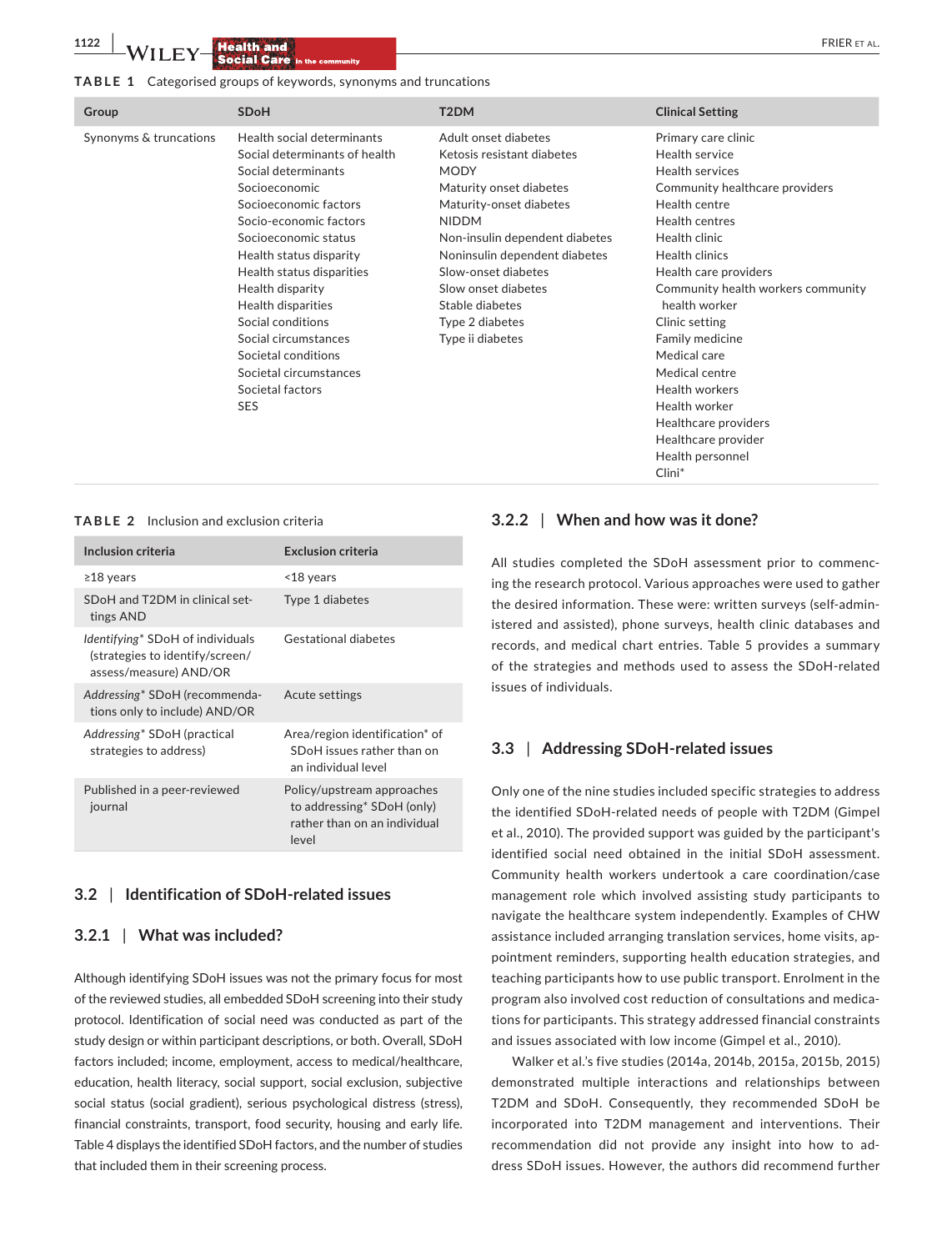

Articles included  $(n = 9)$ 

Quantitative  $(n = 7)$ 

**FIGURE 1** PRISMA flowchart of article identification, screening, eligibility and inclusion

research be conducted to inform and improve self-care and outcomes for people with T2DM by incorporating SDoH-based strategies (Walker et al., 2014a). Use of the same data set for these five studies is acknowledged and discussed in the limitation section of this review.

**Qualitative**  $(n = 1)$ 

Included

The remaining three studies acknowledged the relationship between SDoH and T2DM; however none of the studies provided any specific recommendations or strategies about how to incorporate SDoH in into T2DM care (Loh et al., 2015; Rose, 2005; Rosland et al., 2014).

Mixed method  $(n = 1)$ 

# **4** | **DISCUSSION**

The aim of this literature review was to explore the methods and strategies used in clinical settings to identify and address the SDoH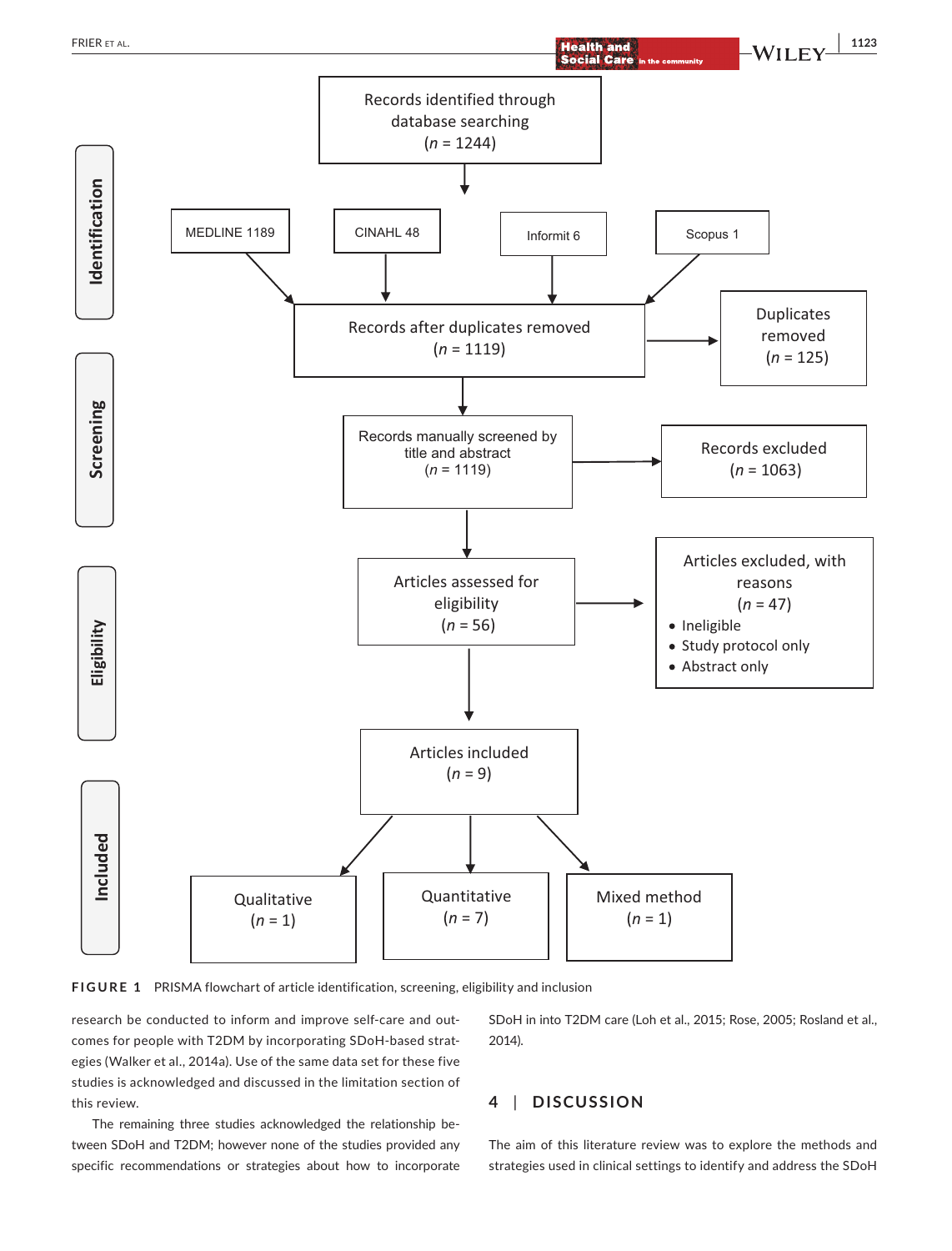| <b>FRIER</b><br>Health and<br>Wı<br>LE<br><b>Social Care in the community</b> |                                                                                                                                                                                                                                                                                                                                   |                                                                                                                                                                                                                                                                                                                                                                                                                                                   |                                                                                                                                                                                                |
|-------------------------------------------------------------------------------|-----------------------------------------------------------------------------------------------------------------------------------------------------------------------------------------------------------------------------------------------------------------------------------------------------------------------------------|---------------------------------------------------------------------------------------------------------------------------------------------------------------------------------------------------------------------------------------------------------------------------------------------------------------------------------------------------------------------------------------------------------------------------------------------------|------------------------------------------------------------------------------------------------------------------------------------------------------------------------------------------------|
| Methods and strategies used<br>to identify & address SDoH<br>issues           | care. Incorporated the use of<br>Modified risk assessment tool<br>SDoH, for example, how use<br>(identifying-social concerns,<br>facilitating access to health-<br>Include strategies to address<br>community health workers<br>public transportation and<br>risk of developing T2DM,<br>depression)<br>Addressing<br>Identifying | prove self-care and outcomes<br>interventions designed to im-<br>Recommendations for further<br>Participants completed vali-<br>research to inform future<br>for patients with T2DM<br>dated questionnaires<br>Not Included<br>Addressing<br>Identifying                                                                                                                                                                                          | SDoH in future research and<br>Recommendation to include<br>Participants completed vali-<br>dated questionnaires<br>T2DM intervention<br>Addressing<br>Identifying                             |
| Study findings                                                                | participating in groups<br>e.g. social support and<br>were also reported in<br>Participants reported<br>workers as a helpful<br>inclusion. Benefits<br>community-based<br>the support of<br>understanding                                                                                                                         | ated with higher educa-<br>QoL: Significantly associ-<br>and psychological com-<br>Significantly associated<br>self-efficacy and lower<br>tion, lower depression,<br>self-care: Significantly<br>diabetes distress and<br>higher social support<br>with higher SES and<br>associated with SES<br>T2DM knowledge and<br>lower psychological<br>distress, lower per-<br>ceived stress, and<br>ponents of SDoH<br>perceived stress<br>T2DM outcomes: | moderators of diabetes<br>ciation and mediators/<br>associated with SDoH<br>and glycaemic control<br>Significant paths were<br>through direct asso-<br>care components                         |
| Setting and sample                                                            | care coordination<br>Community-based<br>setting. Dallas<br>Access Dallas-<br>USA 'Project<br>system <sup>1</sup><br>$N = 24$                                                                                                                                                                                                      | Adult primary care<br>clinic USA<br>$N = 615$                                                                                                                                                                                                                                                                                                                                                                                                     | Adult primary care<br>clinic USA.<br>$N = 615$                                                                                                                                                 |
| Study methodology                                                             | Focus groups                                                                                                                                                                                                                                                                                                                      | Statistical analyses to<br>provide information<br>collective contribu-<br>on individual and<br>tion of different<br>SDoH to T2DM                                                                                                                                                                                                                                                                                                                  | mediators/modera-<br>an association with<br>tors of T2DM care<br>predict glycaemic<br>Path analysis used<br>control, or show<br>to determine if<br>independently<br>SDoH factors<br>components |
| Study design                                                                  | Exploratory                                                                                                                                                                                                                                                                                                                       | s-sectional<br>Cros                                                                                                                                                                                                                                                                                                                                                                                                                               | s-sectional<br>Cros:                                                                                                                                                                           |
| Study goal                                                                    | T2DM and depression<br>care coordinators into<br>port to patients with<br>of including CHW as<br>To assess the efficacy<br>education programs/<br>social concerns, and<br>provide clinical sup-<br>groups to address                                                                                                              | SDoH factors on DM<br>knowledge, self-care<br>dependent effects<br>of socio-economic<br>and psychological<br>To investigate in-<br>and QoL                                                                                                                                                                                                                                                                                                        | clarifies the pathways<br>tual framework that<br>To validate a concep-<br>health outcomes of<br>people with T2DM.<br>linking SDoH to                                                           |
| Title abbreviation                                                            | community-based care<br>Patient perceptions of a<br>coordination system.                                                                                                                                                                                                                                                          | psychological social de-<br>terminants of health on<br>self-care and outcomes<br>of socioeconomic and<br>Independent effects<br>in T2DM                                                                                                                                                                                                                                                                                                           | and outcomes in adults<br>SDoH and processes<br>Relationship between<br>tion of a conceptual<br>with T2DM: valida-<br>framework                                                                |
| Citation                                                                      | Gimpel et al.<br>(2010)                                                                                                                                                                                                                                                                                                           | Walker et al.<br>(2014a)                                                                                                                                                                                                                                                                                                                                                                                                                          | Walker et al<br>(2014b)                                                                                                                                                                        |

TABLE 3 Summary of articles reviewed **TABLE 3** Summary of articles reviewed

(Continues) (Continues)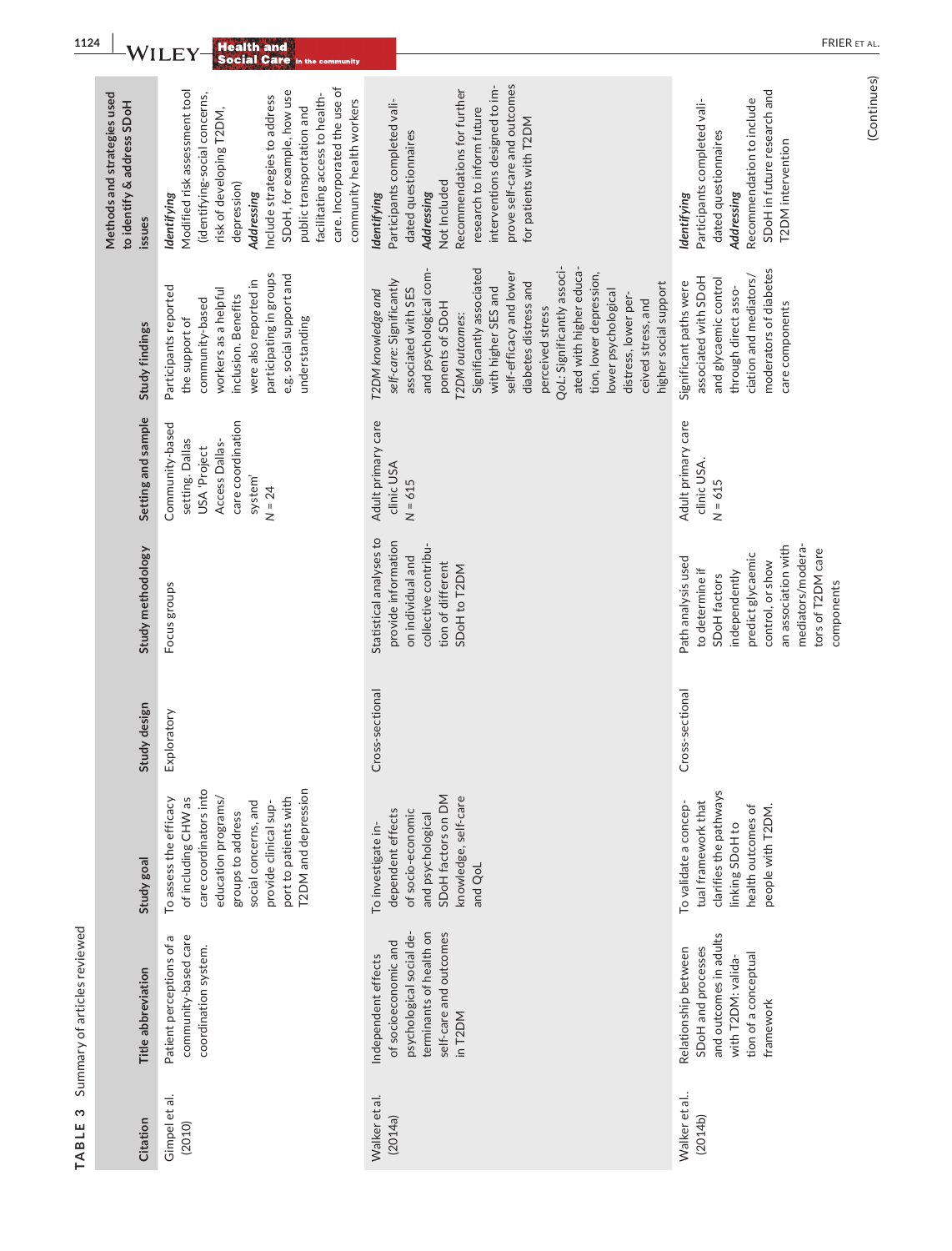|             |                                                                     |                                                                                                                                                                                                                                                   |                                                                                                                                                                                                                                                                                                                 | <b>Social Care in the community</b>                                                                                                                                                                                                                                                                              |             |
|-------------|---------------------------------------------------------------------|---------------------------------------------------------------------------------------------------------------------------------------------------------------------------------------------------------------------------------------------------|-----------------------------------------------------------------------------------------------------------------------------------------------------------------------------------------------------------------------------------------------------------------------------------------------------------------|------------------------------------------------------------------------------------------------------------------------------------------------------------------------------------------------------------------------------------------------------------------------------------------------------------------|-------------|
|             | Methods and strategies used<br>to identify & address SDoH<br>issues | fluences on T2DM outcomes,<br>account as independent in-<br>Participants completed vali-<br>rather than influences on<br>psychosocial factors into<br>Interventions should take<br>dated questionnaires<br>Addressing<br>Identifying<br>self-care | rately rather than collectively<br>psychological distress sepa-<br>efficacy, social support and<br>Incorporate behavioural and<br>future T2DM interventions<br>Participants completed vali-<br>Consider psychosocial, self-<br>psychological strategies in<br>dated questionnaires<br>Addressing<br>ldentifying | Recommendations for greater<br>education and skills training<br>acknowledgement of SDoH<br>Participants completed vali-<br>Recommendations for DM<br>to include SDoH factors<br>commodities associated<br>with glycaemic control.<br>required to reduce the<br>dated questionnaires<br>Addressing<br>ldentifying | (Continues) |
|             | Study findings                                                      | of health and glycaemic<br>identified between psy-<br>chosocial determinants<br>An association between<br>self-care and SDoH is<br>mediated by self-care<br>suggested, but is not<br>A direct relationship<br>control                             | three latent constructs;<br>and higher self-efficacy<br>psychological distress,<br>psychological distress,<br>can be separated into<br>higher social support<br>Better self-care is as-<br>sociated with lower<br>Psychosocial factors<br>social support and<br>self-efficacy                                   | adherence and smoking<br>SDoH factors that drive<br>insulin use, medication<br>Significant associations<br>support, comorbidity,<br>with HbA1c included<br>therefore worthy of<br>self-efficacy, social<br>are modifiable and<br>inclusion in health<br>glycaemic control<br>interventions<br>behaviour          |             |
|             | Setting and sample                                                  | Adult primary care<br>clinic USA<br>$N = 615$                                                                                                                                                                                                     | distress and social<br>Adult primary care<br>an influence over<br>support also had<br>psychosocial<br>Self-efficacy,<br>clinic USA<br>behaviour<br>$N = 615$                                                                                                                                                    | Adult primary care<br>clinic USA<br>$N = 615$                                                                                                                                                                                                                                                                    |             |
|             | Study methodology                                                   | SDoH, self-care and<br>Structured equation<br>glycaemic control<br>modelling investi-<br>tionship between<br>gated the rela-                                                                                                                      | between the above<br>nants, psychosocial<br>used to investigate<br>tion modelling was<br>Confirmatory factor<br>economic determi-<br>analysis identified<br>determinants and<br>determinants and<br>the latent factors<br>underlying socio-<br>the relationships<br>Structured equa-<br>self-care<br>self-care  | dependent variables<br>as a dependent vari-<br>cal, and knowledge/<br>using a hierarchical<br>model with HbA1c<br>environment, clini-<br>psychosocial, built<br>able with block in-<br>i.e. Demographics,<br>Statistical analysis<br>socio-economic,<br>self-care                                                |             |
|             | Study design                                                        | Cross-sectional                                                                                                                                                                                                                                   | Cross-sectional                                                                                                                                                                                                                                                                                                 | Cross-sectional                                                                                                                                                                                                                                                                                                  |             |
|             | Study goal                                                          | SDoH impact T2DM<br>To investigate if self-<br>care is the pathway<br>through which<br>outcomes                                                                                                                                                   | SDoH that influence<br>To develop and test<br>latent variables of<br>diabetes self-care                                                                                                                                                                                                                         | role of multiple SDoH<br>control of individuals<br>factors on glycaemic<br>standing about the<br>To increase under-<br>are, mutable and<br>To identify which<br>SDoH factors<br>with T2DM<br>immutable                                                                                                           |             |
| (Continued) | Title abbreviation                                                  | Glycemic Control in<br>Effects of SDoH on<br>Adults with T2DM<br>Quantifying Direct                                                                                                                                                               | Understanding the influ-<br>ence of psychological<br>care using structured<br>equation modelling<br>and socioeconomic<br>factors on DM self-                                                                                                                                                                    | mutable and immutable<br>T2DM-Contribution of<br>SDoH in adults with<br>factors                                                                                                                                                                                                                                  |             |
| TABLE 3     | Citation                                                            | Walker et al.<br>(2015a)                                                                                                                                                                                                                          | Walker et al.<br>(2015b)                                                                                                                                                                                                                                                                                        | Walker et al.<br>(2015)                                                                                                                                                                                                                                                                                          |             |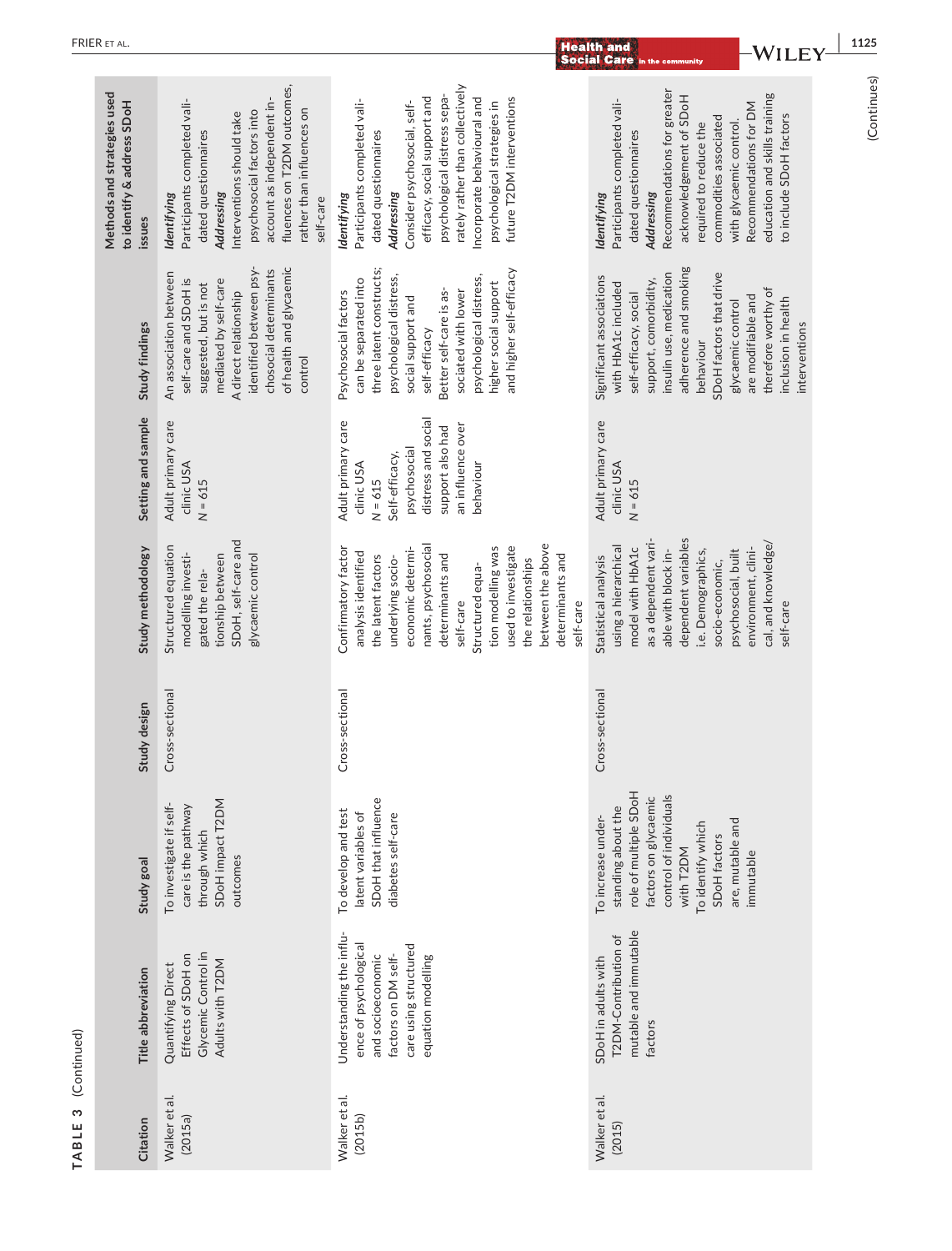| $\mathsf{\neg W I}$ |                                                                     | <b>Health and</b><br><b>Social Care in the community</b>                                                                                                                                                                                                                         |                                                                                                                                                                                                                                          | F                                                                                                                                                                                                                                                                                      |
|---------------------|---------------------------------------------------------------------|----------------------------------------------------------------------------------------------------------------------------------------------------------------------------------------------------------------------------------------------------------------------------------|------------------------------------------------------------------------------------------------------------------------------------------------------------------------------------------------------------------------------------------|----------------------------------------------------------------------------------------------------------------------------------------------------------------------------------------------------------------------------------------------------------------------------------------|
|                     | Methods and strategies used<br>to identify & address SDoH<br>issues | use, and computer database<br>ministered surveys, medical<br>through journal entries, pa-<br>certificates issued, hospital<br>admissions, justice system<br>tient encounters, self-ad-<br>Collected patient need<br>Not Included<br>ldentifying<br>Addressing<br>records         | Phone survey developed using<br>theoretical constructs<br>Not Included<br>Identifying<br>Addressing                                                                                                                                      | DISTANCE survey specifically<br>management behaviours of<br>T2DM patients. Includes<br>social support and SDoH<br>designed to assess self-<br>Not included<br>Identifying<br>Addressing<br>factors                                                                                     |
|                     | Study findings                                                      | Highlighted importance<br>caters for patients with<br>of a model of care that<br>vices provided and the<br>Suggested a degree of<br>need of the patients.<br>complex social need<br>fit between the ser-<br>Patient need compli-<br>cated by coexisting<br>social vulnerability. | SES cost-related barriers<br>failed to form one fac-<br>SES barriers identified<br>'information barriers'<br>Further development<br>analysis consists of<br>place barriers' and<br>through the factor<br>tor in the analysis<br>required | Clearer association with<br>high levels of self-sup-<br>management/lifestyle<br>to medical behaviours<br>port and positive self-<br>behaviours compared                                                                                                                                |
|                     | Setting and sample                                                  | · nested case study<br>justice use $n = 80$<br>Community-based<br>free health clinic<br>medical certifi-<br>$cates n = 278$<br>surveys com-<br>$pleted n = 27$<br>$n = 21$<br>$N = 406$<br>$\frac{N}{2}$<br>$\bullet$                                                            | Diabetes register<br>division of GP's.<br>from Fairfield<br>Australia<br>$N = 105$                                                                                                                                                       | California, USA<br>managed-care<br>consortium.<br>$N = 13,366$<br>Integrated                                                                                                                                                                                                           |
|                     | Study methodology                                                   | alignment between<br>patient need using<br>sess the degree of<br>Created a profile of<br>services provided<br>various measures.<br>analytic matching<br>and patient need<br>technique to as-<br>Then applied an                                                                  | sessment measures<br>structs followed by<br>telephone surveys<br>to develop SES as-<br>diabetes self-care<br>Theoretical con-<br>on SES-related<br>Factor analysis<br>barriers                                                           | ARR of self-manage-<br>including SDoH fac-<br>ment behaviours at<br>models to estimate<br>administrative data<br>tors assessed using<br>high and low levels<br>and social support,<br>questionnaire, and<br>Poisson regression<br>of social support<br>Self-management<br>the DISTANCE |
|                     | Study design                                                        | Mixed method<br>(nested case<br>Descriptive<br>study)                                                                                                                                                                                                                            | factors/barriers<br>socio-cognitive<br>accompanying<br>Cross-sectional<br>Part of a mixed<br>method study<br>investigating<br>DM self-care<br>(quantitative<br>component)                                                                | Cross-sectional                                                                                                                                                                                                                                                                        |
|                     | Study goal                                                          | services provided met<br>the social vulnerabil-<br>To determine if the<br>ity need of clients                                                                                                                                                                                    | assessing SES barriers<br>measurement tool for<br>to T2DM self-care<br>development of a<br>To describe the                                                                                                                               | management/medical<br>relationship between<br>behaviours, and self-<br>social support and<br>agement/lifestyle<br>T2DM self-man-<br>To examine the<br>behaviours                                                                                                                       |
| (Continued)         | Title abbreviation                                                  | Dunedin's free clinic:<br>an exploration of<br>its model of care<br>using case study<br>methodology                                                                                                                                                                              | Socioeconomic Barriers<br>Factor Analytic Scale<br>Development of a<br>to DM Self-care:                                                                                                                                                  | Northern California<br>Management in the<br>Diabetes Study of<br>Social Support and<br>Medical DM Self-<br>Lifestyle versus.<br>DISTANCE)                                                                                                                                              |
| TABLE 3             | Citation                                                            | Loh et al.<br>(2015)                                                                                                                                                                                                                                                             | Rose (2005)                                                                                                                                                                                                                              | Rosland et al.<br>(2014)                                                                                                                                                                                                                                                               |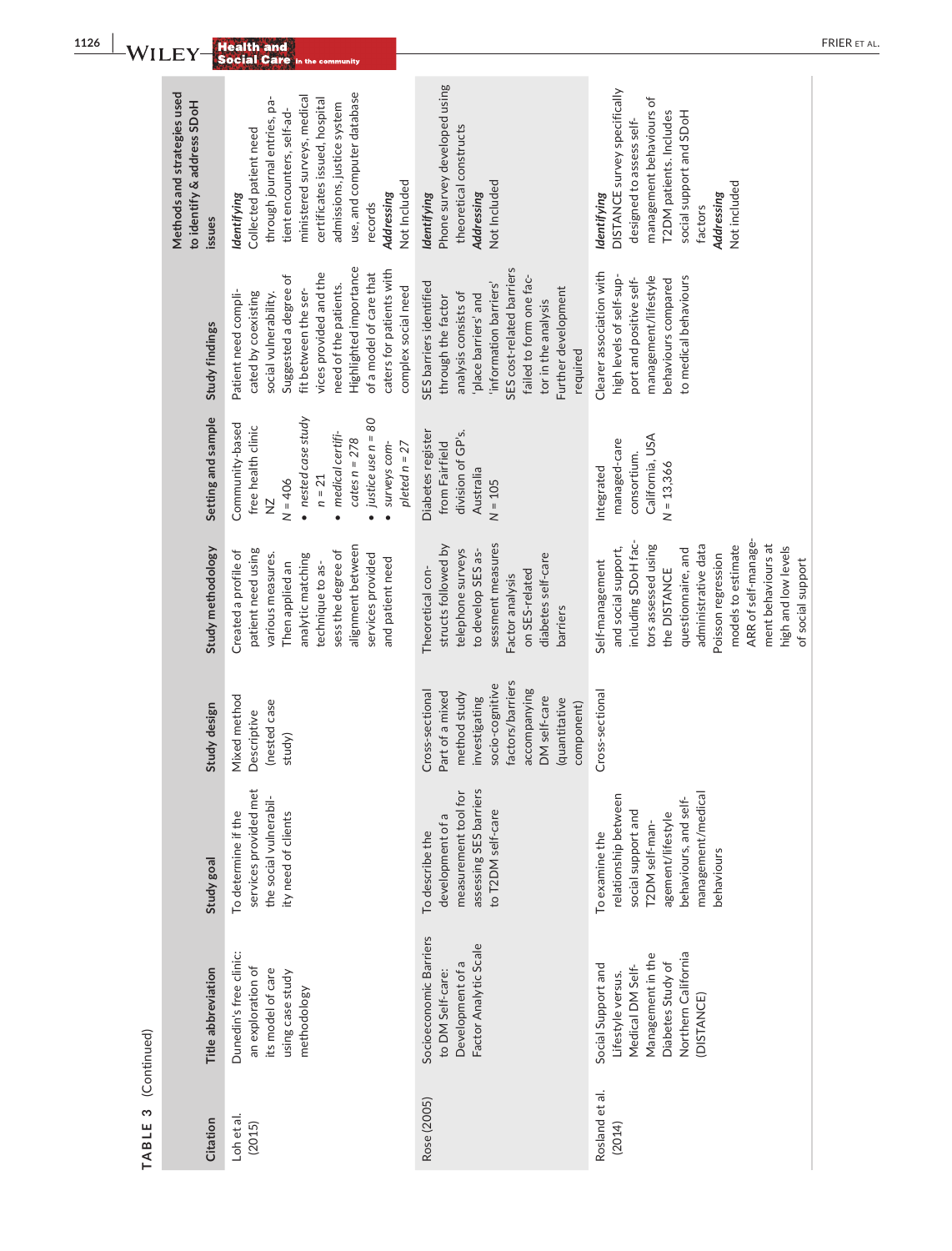#### **TABLE 4** SDoH factors included in the reviewed studies

| <b>SDoH</b> factor                           | Included in<br>screening |
|----------------------------------------------|--------------------------|
| Access to medical/healthcare                 | 9/9 studies              |
| Income                                       | 8/9 studies              |
| <b>Education</b>                             | 7/9 studies              |
| Employment                                   | 7/9 studies              |
| Social support                               | 7/9 studies              |
| Subjective social status (social gradient)   | $6/9$ studies            |
| Psychological or emotional distress (stress) | 6/9 studies              |
| <b>Financial constraints</b>                 | 3/9 studies              |
| Transport                                    | 3/9 studies              |
| Health literacy                              | 2/9 studies              |
| Food security                                | 1/9 studies              |
| Housing                                      | $1/9$ studies            |
| Social exclusion                             | $1/9$ studies            |
| Early life                                   | 1/9 studies              |
|                                              |                          |

of individuals with T2DM. Review of the approaches used to identify SDoH-related issues revealed informative factors that could inform routine SDoH assessments in the clinical setting (Table 5). Although practical strategies to address the identified SDoH-related barriers to T2DM self-management were limited, the associated recommendations provided valuable insight to inform future intervention and research.

#### **4.1** | **Identifying social need**

Social determinants of health mean that the social factors in a person's life determine their health status and outcomes (Marmot & Wilkinson, 2006). The interdependent relationship between SDoH, T2DM and health outcomes was clear in Walker et al.'s five articles (2014a, 2014b, 2015a, 2015b, 2015). The SDoH factors they included were: income, education, subjective social status, serious psychological distress, access to healthcare and social support. These closely align with the key SDoH factors described by leading health organisations (AIHW, 2016; CDC, 2013; WHO, 2011).

Although Walker et al. (2014a, 2014b, 2015a, 2015b, 2015) demonstrated an unequivocal interdependence between T2DM and SDoH, they did not indicate whether the participants regarded the SDoH-related issues as barriers to effective T2DM self-management. In contrast, Gimpel et al. (2010) used focus groups to evaluate the effectiveness of CHWs employed to screen and address the social and economic concerns of individuals with, or at risk of T2DM and depression. Their SDoH screen was completed using a modified health risk assessment survey (Table 5). The findings indicated the primary concerns of participants were: condition specific and self-management education, financial constraints, effective communication, respect, access to medication and transport. The qualitative nature of data collection enabled participants to share their personal experiences about how poor SDoH and social vulnerability affected their self-management of T2DM.

Social vulnerability information was collected retrospectively by Loh et al. (2015) (Table 5). Identifying SDoH-related issues in a retrospective manner, such as reviewing medical records and patient encounter data, as done by Loh et al., possibly negates articulation of current barriers to T2DM self-management, and may reflect the researchers' interpretation of SDoH-related barriers, rather than the actual barriers encountered by the person with T2DM. Focusing on perceived barriers to T2DM self-management would enable personal insights based on lived experience and current circumstances to be explored and documented (Liamputtong, 2013).

Rosland et al. (2014) asked about current situations and perceived barriers to self-management using a self-administered survey. This survey specifically assessed the perspectives of people with diabetes (Kaiser Permanente', 2005), and is part of a longitudinal study in Northern California (Kaiser Permanente', 2017; Moffet et al., 2009). The long but comprehensive survey (185 questions) incorporated: income, employment, education level, health literacy, transport, healthcare access, social gradient, social support, social exclusion, emotional distress, early life, housing and food security. Using personal perspectives on well-known SDoH could bring greater meaning and relevance to identifying SDoH-related barriers to the self-management of T2DM.

Rose (2005) also assessed patient views about barriers to T2DM self-management. The study was undertaken to inform the development of a tool to measure the socio-economic barriers for people with diabetes. Participants in the study completed a phone survey, which used a five-point Likert scale to assess socio-economic barriers to diabetes self-management. The findings were inconclusive with sample size inaccuracy identified as a possible cause. Nonetheless, the author stressed the need to investigate the socio-economic impact on diabetes outcomes, and discussed the importance of continued progression on a reliable and valid measure of socio-economic barriers to diabetes self-care (Rose, 2005).

Employment and income were two of the most frequently assessed SDoH (7/9 and 9/9 respectively). These SDoH constituents are interrelated, because employment status can affect level of income, and insufficient income can increase financial constraints. The three studies that included financial constraints (Gimpel et al., 2010; Rose, 2005; Rosland et al., 2014) incorporated the consequences of personal income status, which provided some insight into how this SDoH factor can be a barrier to T2DM self-management.

Lack of income and financial constraints also limit healthcare access when people cannot afford adequate healthcare (Keleher & MacDougall, 2016; WHO, 2003). Limited access to healthcare is a known barrier to achieving good health (WHO, 2011). All of the reviewed studies included access to medical/healthcare, which highlights the importance of asking people about their healthcare access, and prioritising it in an SDoH assessment.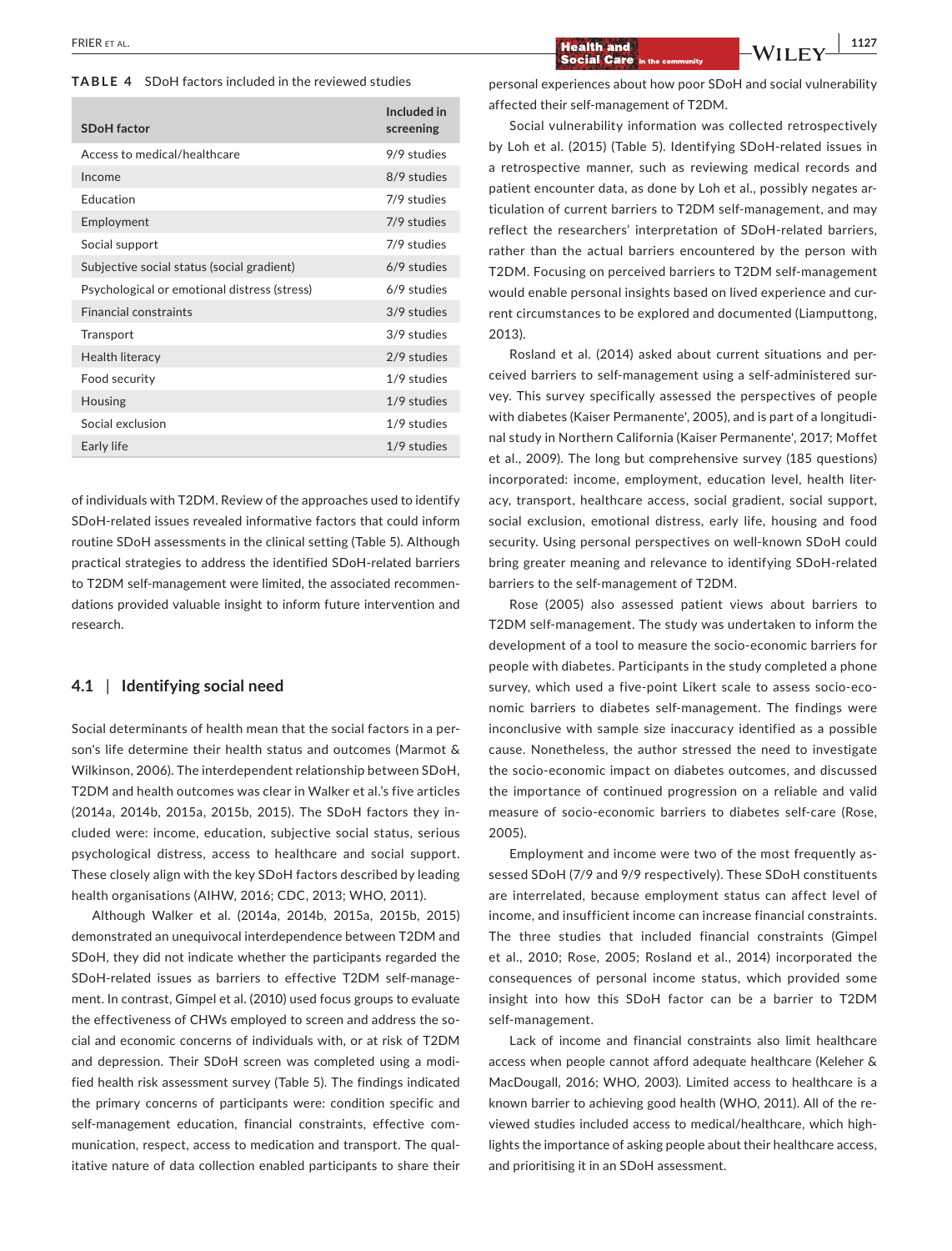**1128 WILEY Health and Social Care** in the community

niti

# **TABLE 5** Summary of methods used to identify SDoH issues

| <b>Study title</b>                                                                                                                                | <b>Citation</b>          | Methods used to conduct SDoH screening                                                                                                                                                                                                                                                                                                                                                                                                                                                                                                                          |
|---------------------------------------------------------------------------------------------------------------------------------------------------|--------------------------|-----------------------------------------------------------------------------------------------------------------------------------------------------------------------------------------------------------------------------------------------------------------------------------------------------------------------------------------------------------------------------------------------------------------------------------------------------------------------------------------------------------------------------------------------------------------|
| Patient perceptions of a<br>community-based care coordi-<br>nation system                                                                         | Gimpel et al.<br>(2010)  | Modified risk assessment tool (survey). The survey was designed to identify social con-<br>cern and need. Also provided a description of SES indicators in participant descriptions<br>i.e. education, employment and income. No indication if survey was self-administered<br>or assisted                                                                                                                                                                                                                                                                      |
| Independent effects of socio-<br>economic and psychological<br>social determinants of health<br>on self-care and outcomes in<br>T <sub>2</sub> DM | Walker et al.<br>(2014a) | Numerous individual and validated assessment tools:<br>• Survey assessing household income, years of education and employment status<br>• Social Support Survey<br>• Subjective Social Status -pictorial ladder to indicate perceived social status.<br>• Perceived Stress Scale<br>• Short version of the Test of Functional Health Literacy in Adults<br>Also provided a description of SES status indicators in participant descriptions i.e. edu-<br>cation, employment and income.<br>No indication if assessment tools were self-administered or assisted |
| Relationship between SDoH<br>and processes and outcomes in<br>adults with T2DM: validation<br>of a conceptual framework                           | Walker et al.<br>(2014b) | Numerous individual assessment tools:<br>• Interview survey assessing household income, years of education and employment<br>status<br>• Social Support Survey<br>• Subjective Social Status -pictorial ladder to indicate perceived social status.<br>• Perceived Stress Scale<br>• Short version of the Test of Functional Health Literacy in Adults<br>Also provided a description of SES status indicators in participant descriptions i.e. edu-<br>cation, employment and income<br>No indication if assessment tools were self-administered or assisted   |
| Quantifying Direct Effects of<br>SDoH on Glycemic Control in<br>Adults with T2DM                                                                  | Walker et al.<br>(2015a) | Numerous individual assessment tools:<br>• Interview survey assessing household income, years of education and employment<br>status<br>• Social Support Survey<br>• Subjective Social Status -pictorial ladder to indicate perceived social status.<br>• Perceived Stress Scale<br>• Short version of the Test of Functional Health Literacy in Adults<br>Also provided a description of SES status indicators in participant descriptions i.e. edu-<br>cation, employment and income<br>No indication if assessment tools were self-administered or assisted   |
| Understanding the influence of<br>psychological and socioeco-<br>nomic factors on DM self-care<br>using structured equation<br>modelling          | Walker et al.<br>(2015b) | Numerous individual assessment tools:<br>• Interview survey assessing household income, years of education and employment<br>status<br>• Social Support Survey<br>• Subjective Social Status -pictorial ladder to indicate perceived social status.<br>• Perceived Stress Scale<br>• Short version of the Test of Functional Health Literacy in Adults<br>Also provided a description of SES status indicators in participant descriptions i.e. edu-<br>cation, employment and income<br>No indication if assessment tools were self-administered or assisted   |
| SDoH in adults with T2DM-<br>Contribution of mutable and<br>immutable factors                                                                     | Walker et al.<br>(2015)  | Numerous individual assessment tools:<br>• Interview survey assessing household income, years of education and employment<br>status<br>• Social support survey<br>• Subjective social status-pictorial ladder to indicate perceived social status.<br>• Perceived Stress Scale<br>• Short version of the test of functional health literacy in adults<br>Also provided a description of SES status indicators in participant descriptions i.e. edu-<br>cation, employment and income<br>No indication if assessment tools were self-administered or assisted    |
| Dunedin's free clinic: an ex-<br>ploration of its model of care<br>using case study methodology                                                   | Loh et al. (2015)        | Retrospective data collection via journal entries, patient encounters, medical certifi-<br>cates, patient medical records and databases. Also provided a description of SES<br>indicators in participant descriptions i.e. unemployment, sickness benefits, and<br>accommodation                                                                                                                                                                                                                                                                                |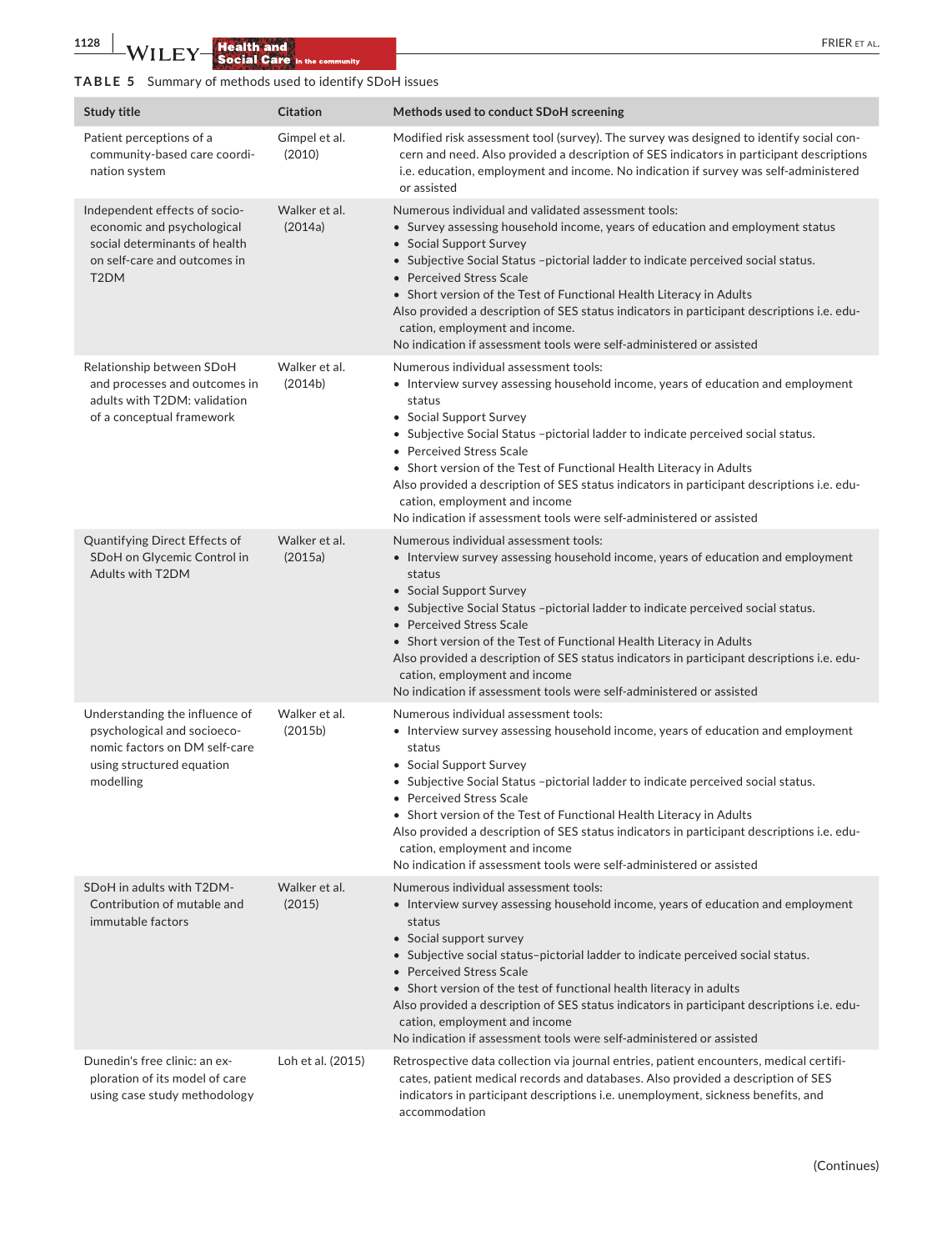#### **TABLE 5** (Continued)

| Study title                                                                                                                          | Citation                 | Methods used to conduct SDoH screening                                                                                                                                                                                                                                                                                                                                                               |
|--------------------------------------------------------------------------------------------------------------------------------------|--------------------------|------------------------------------------------------------------------------------------------------------------------------------------------------------------------------------------------------------------------------------------------------------------------------------------------------------------------------------------------------------------------------------------------------|
| Socioeconomic Barriers to DM<br>Self-care: Development of a<br><b>Factor Analytic Scale</b>                                          | Rose (2005)              | Phone surveys based on items that indicate SES barriers to T2DM self-care i.e. cost/<br>finances, transport, food security, safety and health literacy                                                                                                                                                                                                                                               |
| Social Support and Lifestyle<br>versus. Medical DM Self-<br>Management in the Diabetes<br>Study of Northern California<br>(DISTANCE) | Rosland et al.<br>(2014) | Self-administered/report questionnaire. Included comprehensive SDoH assessment i.e.<br>access to medical/healthcare, income, education, employment, social support, social<br>gradient, stress, financial constraints, transport, health literacy, food security, housing,<br>social exclusion, early life. Also included many other T2DM management-related com-<br>ponents. 185 questions in total |

Ability to access health services is also limited by a lack of transport (Keleher & MacDougall, 2016; New South Wales Council of Social Service [NCOSS], 2012). This association is widely acknowledged throughout the literature (AIHW, 2016; WHO, 2011, 2003). Rosland et al. (2014) qualified this by including questions on how transport deficits contribute to reduced healthcare access. Despite the well-defined relationship between transport and healthcare access, only three studies included transport in their SDoH screening (Table 4).

Insufficient transport, employment and income can also exacerbate social exclusion as a lack of these can inhibit people's ability to access social networks (Keleher & MacDougall, 2016). Seven of the nine reviewed studies incorporated social support, and Rosland et al. (2014) also included social exclusion. The interaction between social support, social exclusion and T2DM management was evidenced in Strom and Egede's (2012) systematic literature review. They concluded that higher levels of social support contributed to positive T2DM outcomes and the associated lifestyle behaviours.

Healthy lifestyle behaviours are integral to optimal T2DM self-management (Egger, Binns, & Rossner, 2011; RACGP, 2016). In addition, effective diabetes self-management depends on adequate health literacy, which is augmented by quality education (Kim, 2016; Kim & Lee, 2016). Education is a widely recognised SDoH factor (AIHW, 2016; CDC, 2013; WHO, 2011): accordingly, seven of the nine reviewed studies included education when assessing an individual's SDoH.

Rosland et al. (2014) and Rose (2005) combined education and health literacy with individual perspectives by considering the reading ability and comprehension of their study participants. This suggests that screening for health literacy, in place of educational attainment may be a more informative inclusion in an SDoH assessment. Wallace, Carlson, Malone, Joyner, and Dewalt (2010) and Welch, Van Geest, and Caskey (2011) advocated for health literacy rather than education level, to be incorporated into patient screening. Their use of health literacy assessment tools negated interpretation of education quality and level, and allowed for a more current and relevant assessment to be completed. Of note, the authors did acknowledge the limitations of health literacy screening tools (Wallace et al., 2010; Welch et al., 2011).

Interestingly, despite the importance of considering health literacy, the reviewed studies appeared to provide minimal assistance to help participants complete SDoH screens. Rose (2005) conducted

phone interviews, which would have enabled provision of verbal explanations when needed. The remaining studies relied on written responses which could increase the likelihood of systematic measurement error (Büettner & Muller, 2011), and contribute to inaccurate responses.

Social positioning is a well-established SDoH (AIHW, 2016; CDC, 2013; WHO, 2011). Walker et al. (2014a, 2014b, 2015a, 2015b, 2015) and Rosland et al. (2014) used an assessment tool to measure social positioning. This SDoH assessment item was subjective, and asked individuals' to indicate their perceived position within society. It was not specified how this perception extended to T2DM self-management; however, social positioning has a well-known relationship with health status (Marmot, 2003; WHO, 2003) and renders it deserving of more in-depth investigation into the value of including it in an SDoH assessment.

Food security, housing, addiction and early life are also well recognised SDoH (AIHW, 2016; CDC, 2013; Marmot, 2003; WHO, 2011, 2003), as is their relationship with the self-management of T2DM (WHO, 2003; Yu & Raphael, 2004). Rosland et al. (2014) were the only authors to consider these SDoH factors. However because of their well-known association to health, their inclusion in an SDoH assessment requires also further exploration.

Stress is arguably one of the most critical aspects to consider when identifying an individuals SDoH (Marmot & Wilkinson, 2006; WHO, 2003)-related barriers to T2DM self-management. It can occur as a 'result of social and psychological circumstances' (WHO, 2003). The studies by Walker et al. (2014a, 2014b, 2015a, 2015b, 2015) and Rosland et al. (2014) incorporated stress in their SDoH assessment. They measured it in individually relevant terms; however the perceived impact of stress on T2DM self-management could not be interpreted.

Stress is increased with the coexistence of insufficient income, unemployment, social exclusion, inadequate transport, poor housing and food insecurity. This harmful accumulation of SDoH factors leads to people feeling they lack control over their lives (Keleher & MacDougall, 2016; WHO, 2003); in turn, this affects T2DM self-management (Brown et al., 2004; WHO, 2003; Yu & Raphael, 2004).

The evident multifactorial and interconnected nature of SDoH confirms that no single SDoH constituent works in isolation (Brown et al., 2004). Consequently, the convoluted and expansive impact of the SDoH combined with their apparent effect on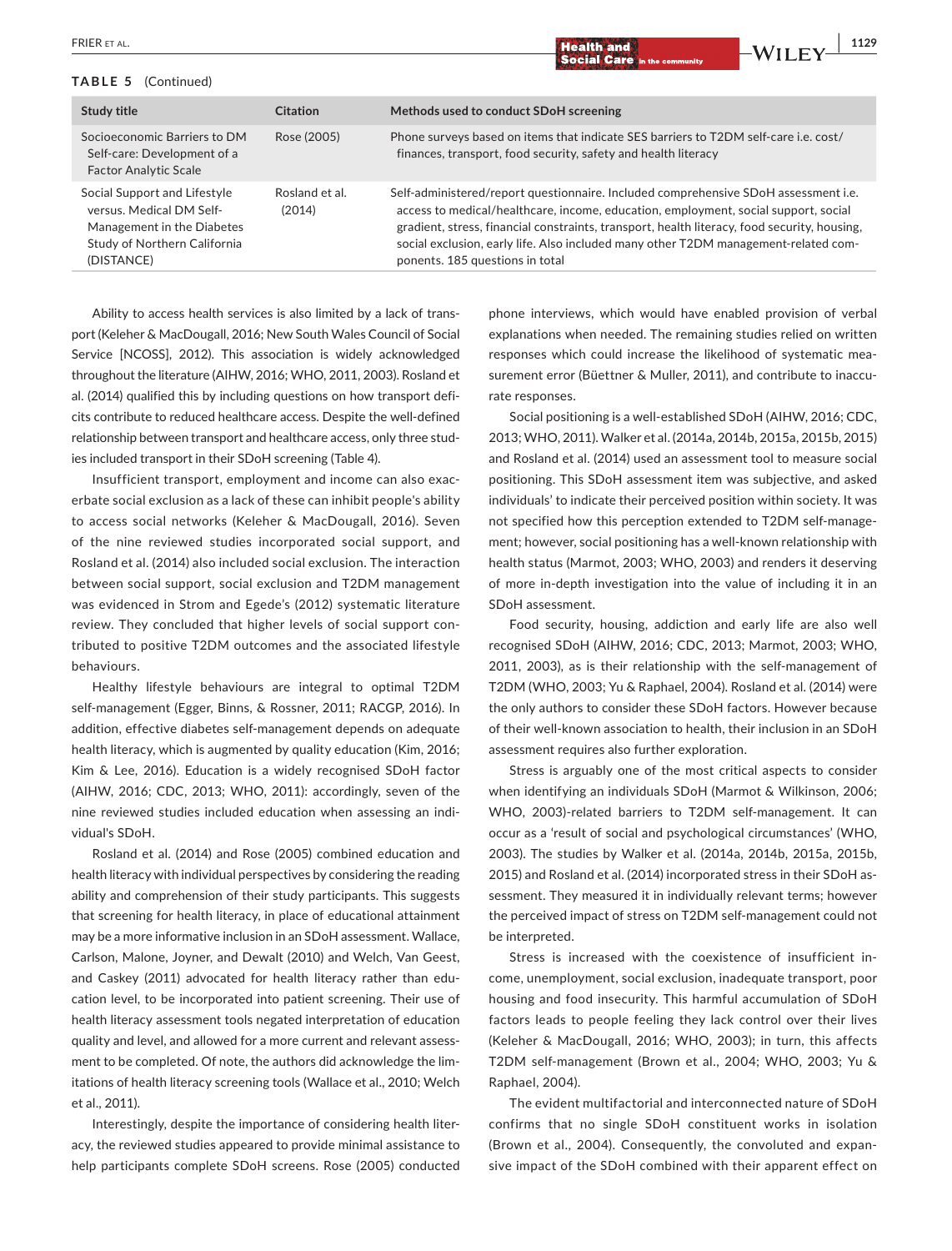**1130 | INVITELY Health and <b>CONSTRUCTER** EXP. FRIER ET AL.

T2DM self-management should be considered collectively when identifying SDoH-related barriers in the context of diabetes self-care.

#### **4.2** | **Addressing the identified social need**

Very few tangible strategies for addressing the identified SDoHrelated issues were identified. Individual SDoH circumstances and whether they were perceived as barriers to T2DM self-management appear to be central to how and what should be addressed. In addition, targeted and formalised integration of SDoH into clinical care through collaboration and partnerships between health services, community supports and social services is required (Baum et al., 2013; Freeman, Javanparast, Baum, Ziersch, & Mackean, 2018; Newman et al., 2015). Though this provides an informative starting point, further work in the area is needed, including the development of guidelines and policies (Baum et al., 2013).

Community health workers in Gimpel et al.'s study (2010) provided support based on the patient's perception of the identified SDoH issues as barriers to T2DM self-management. In addition to providing condition specific education, the CHWs developed individualised patient care plans and provided support such as; referrals to social and healthcare services, assistance with medication and screening, transport assistance, translation services, health education, home visits, appointment reminders, and supported links to other community services. Gimple et al. (2010) also suggested group-based interventions could be helpful, and have a role in empowering participants by improving T2DM knowledge, self-management capacity and providing condition-specific social support.

Social support was identified by Rosland et al. (2014) as being linked with lifestyle-related self-management behaviours. The authors acknowledge the worthiness of future investigation into the provision of social support to improve diabetes self-management. Appointing CHWs to focus on enhancing social support could help address SDoH-related barriers to T2DM self-management. This notion is supported by J. Freeman (2016) and McCalmont et al. (2016) who advocate for CHWs to work as part of the clinical team to address SDoH-related issues.

It is also noteworthy that participation in the program discussed by Gimpel et al. (2010) included a cost reduction of medications and treatment services. This is an important inclusion, as it addresses barriers associated with limited income and financial constraints. This strategy was depicted as an enabler to T2DM self-management by study participants.

Though not specific to T2DM, momentum towards addressing SDoH in clinical settings has commenced in Canada and the USA (Andermann, 2013, 2016, 2018; Page-Reeves et al., 2016). In particular, the 'Community Links Evidence to Action Research' (CLEAR) collaboration incorporates SDoH factors in the toolkit they have developed. The CLEAR collaboration toolkit provides general direction on SDoH screening domains in clinical settings. It also outlines

a 'patient level, practice level and community level' approach to addressing identified social issues (Andermann, 2013). Health professionals who have used the toolkit indicate that it provides contextualised guidance about how to screen for and address the SDoH-related issues of vulnerable patients in clinical settings (Naz, Rosenberg, Andersson, Labonté, & Andermann, 2016). The toolkit was not specifically developed for T2DM, therefore determining its applicability and clinical relevance is required before extrapolating it into diabetes care.

Combining the 'CLEAR toolkit' approach with including CHWs as part of the clinical team, to specifically address SDoH issues, may enhance the recommendations provided by the CLEAR collaboration (Andermann, 2013). Benefits similar to this were identified by Hunt, Grant, and Appel (2011). Their review of 16 articles found obvious benefits of incorporating CHWs into T2DM management because of their capacity to work at patient, health professional, health clinic and community levels. A broad interpretation of CHW was applied in the Hunt et al. (2011) article by using the term community health advisor (CHA). Their definition of a CHA included CHWs, peer and various health, and diabetes support workers. The CHA's provided transport, support for appointments and emotional issues, various social support activities, and assistance with literacy and comprehension (Hunt et al., 2011). The authors concluded that CHA's services are highly effective and valued by both participants and healthcare providers. Similar assistance was described in the reviewed study by Gimpel et al. (2010). The value of including CHW/CHA input to address SDoH-related issues for individuals with T2DM and in clinical settings appears persuasive and is well supported (Andermann, 2016; Gimpel et al., 2010; Hunt et al., 2011; Naz et al., 2016).

Supporting client literacy and comprehension is an integral role of a CHW/CHA (Gimpel et al., 2010; Hunt et al., 2011). People with lower levels of education are accurately presumed to have worse health literacy (Keleher & MacDougall, 2016; Kim, 2016; Wallace et al., 2010). The 'inability for individuals to access, understand, appraise and communicate health information within the healthcare system and the wider community' (Keleher & MacDougall, 2016) contributes to reduced healthcare access, suboptimal self-management (Welch et al., 2011) and contributes to a cascade of poor health outcomes resulting from poor SDoH. Poor health literacy leads to an inability to optimise diabetes education and support services, and therefore can lead to a deficit in diabetes knowledge and understanding. In turn, this can affect an individual's ability to achieve optimal T2DM self-management (Bains & Egede, 2011; Schillinger, Barton, Karter, Wang, & Adler, 2006). The quality of diabetes care is therefore dependent on a health professional's ability to accommodate for client health literacy levels (Wallace et al., 2010).

The benefit of including diabetes education that is sensitive to health literacy is supported by Kim and Lee (2016). Their systematic review and meta-analysis of 13 relevant articles focused on strategies to accommodate for patients with low health literacy. They found an overall improvement in glycaemic management when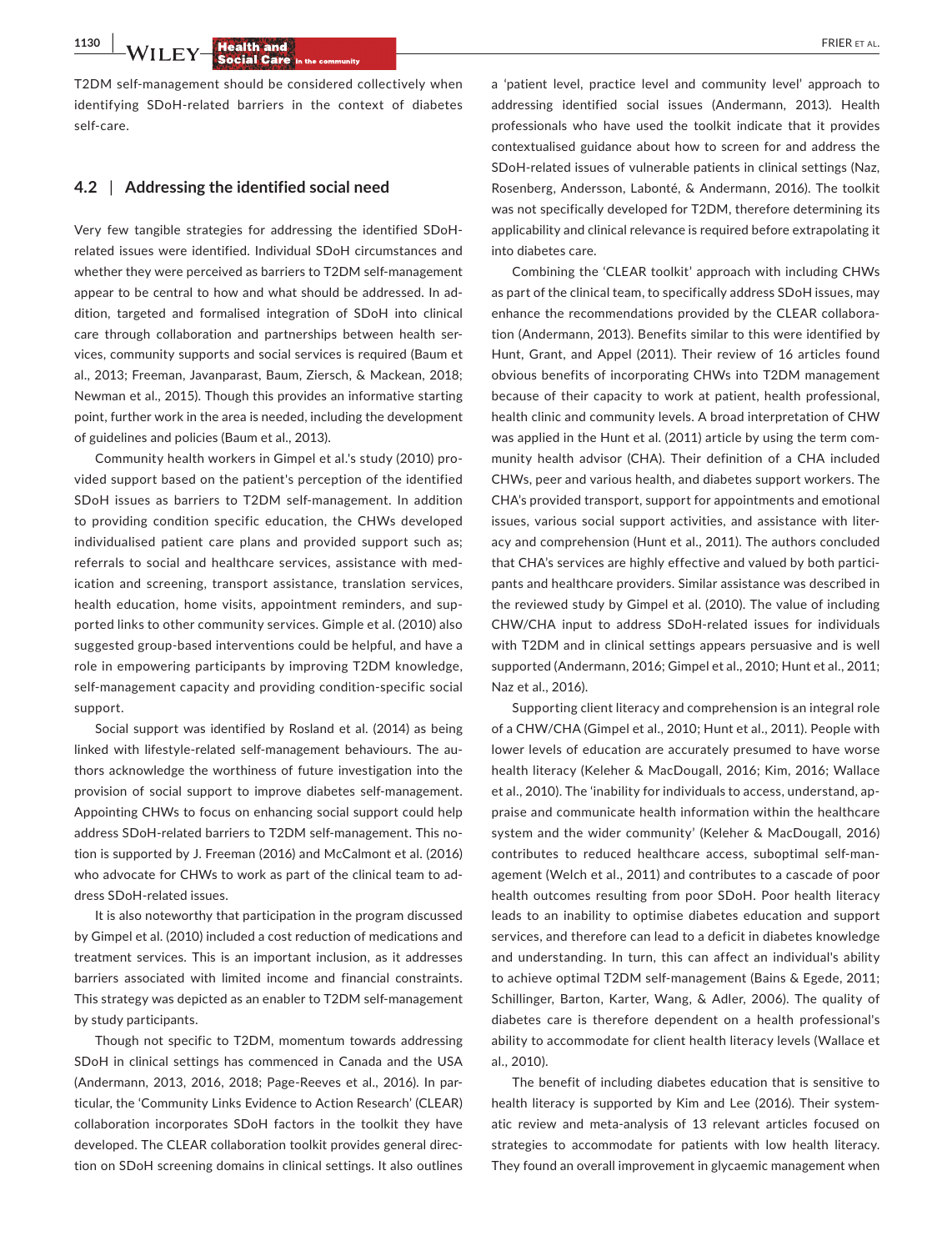# **|** FRIER et al. **1131**

health literacy was addressed. This provides convincing support for the integration of health literacy into diabetes self-management interventions (Kim & Lee, 2016; Wallace et al., 2010).

## **5** | **LIMITATIONS**

The term 'social determinants of health' was only defined in the MEDLINE electronic database at the beginning of 2014, although it entered mainstream literature in approximately 2003. Prior to 2014 the phrases socio-economic status, socio-economic factors and social conditions were used. To overcome this, a variety of synonyms were used in the search strategy; however it is possible some relevant literature may have been missed.

Including the terms 'identifying' and 'addressing' (and their synonyms) in the electronic database search inaccurately narrowed the search results to zero, and subsequently they were not used. Similarly an unmanageable amount of literature was produced when the synonyms of health equity, equality, inequity and inequality were included. Consequently manual screening of titles and abstracts was necessary prior to applying the inclusion and exclusion criteria. This may have limited the search, and is therefore worthy of acknowledgement.

Use of the same data set in the five articles by Walker et al. (2014a, 2014b, 2015a, 2015b, 2015) limited the breadth of the current literature review by reducing the total number of approaches used to identify the SDoH of individuals with T2DM in clinical settings. Although SDoH were only identified once, each study used different statistical analyses to describe separate interactions between SDoH and T2DM, and thus all were included in the review.

Expanding the search to include other chronic diseases such as heart disease and stroke may have yielded more results, as the influence of SDoH on these conditions is also acknowledged (WHO, 2003), however this would have detracted from the specific focus on T2DM. Furthermore, this limitation also sheds light on the paucity of research currently done on SDoH in clinical settings, where T2DM is usually managed.

# **6** | **CONCLUSION**

Social determinants of health and T2DM are interdependent, and inadequate self-management of T2DM is more common in those with poor SDoH (AIHW, 2014, 2016). Consequently the benefit of considering SDoH in conjunction with T2DM self-management was evident in the literature. The aim of the literature review was to explore methods and strategies used in clinical settings to identify and address the SDoH of individuals with T2DM. The literature did not reveal any specific guidelines; however, synthesis of the reviewed studies and associated literature revealed informative direction for future research.

Identifying social need in a clinical setting requires an individualised approach. Considering the individuals' personal circumstances and whether they perceive the SDoH-related issue as a barrier to T2DM self-management brings relevance to well-recognised SDoH. Thereby incorporating an individualised approach to assess SDoH-related barriers to T2DM self-management into clinical settings could enable a more targeted approach to usual clinical care.

Considering health literacy rather than education level may enhance the usability and application of SDoH assessments by allowing for improved comprehension of the terminology frequently used in T2DM care. Furthermore, accommodating for health literacy is crucial when identifying SDoH-related barriers, and when addressing SDoH-related issues. This combined with the expertise and skills of CHWs may be advantageous when devising strategies to incorporate SDoH into the clinical management of T2DM.

The impetus towards including SDoH in clinical settings has begun in Canada and the USA (Andermann, 2013, 2016; Page-Reeves et al., 2016), and the strategies outlined in the CLEAR toolkit (Andermann, 2013) could be contextualised and then incorporated into the clinical management of T2DM.

Current efforts to advance T2DM management could be enhanced by incorporating innovative approaches that include the SDoH as part of standard clinical practice. Contextualising and progressing current approaches used in clinical settings to identify and address SDoHrelated barriers to T2DM self-management could enable this approach. Furthermore, it is an opportunity to expand strategies that address SDoH and contribute to improved health equity in general.

#### **ACKNOWLEDGEMENTS**

The authors would like to thank James Cook University—College of Public Health, Medical and Veterinary Sciences for awarding a higher degree research grant to be spent on publication fees associated with this literature review.

#### **CONFLICT OF INTEREST**

All authors declare that there are no conflicts of interest.

#### **AUTHOR'S CONTRIBUTIONS**

The review was led by AF. SD and FB provided methodological guidance including design, search strategy, appraisal and synthesis of the reviewed articles. Literature searching was conducted by AF. This included searching databases, importing records, removing duplicates and record screening. Appraisal of article quality, synthesis and interpretation of findings was conducted by AF with final results confirmed by SD and FB. AF led the writing of the review. SD, FB and TD provided guidance on the overall content and structure of the literature review. SD, FB and TD were responsible for critically revising the literature review. All authors (AF, SD, FB and TD) read and approved the final manuscript.

**ORCID** *Amanda Frier* <https://orcid.org/0000-0003-3006-442X>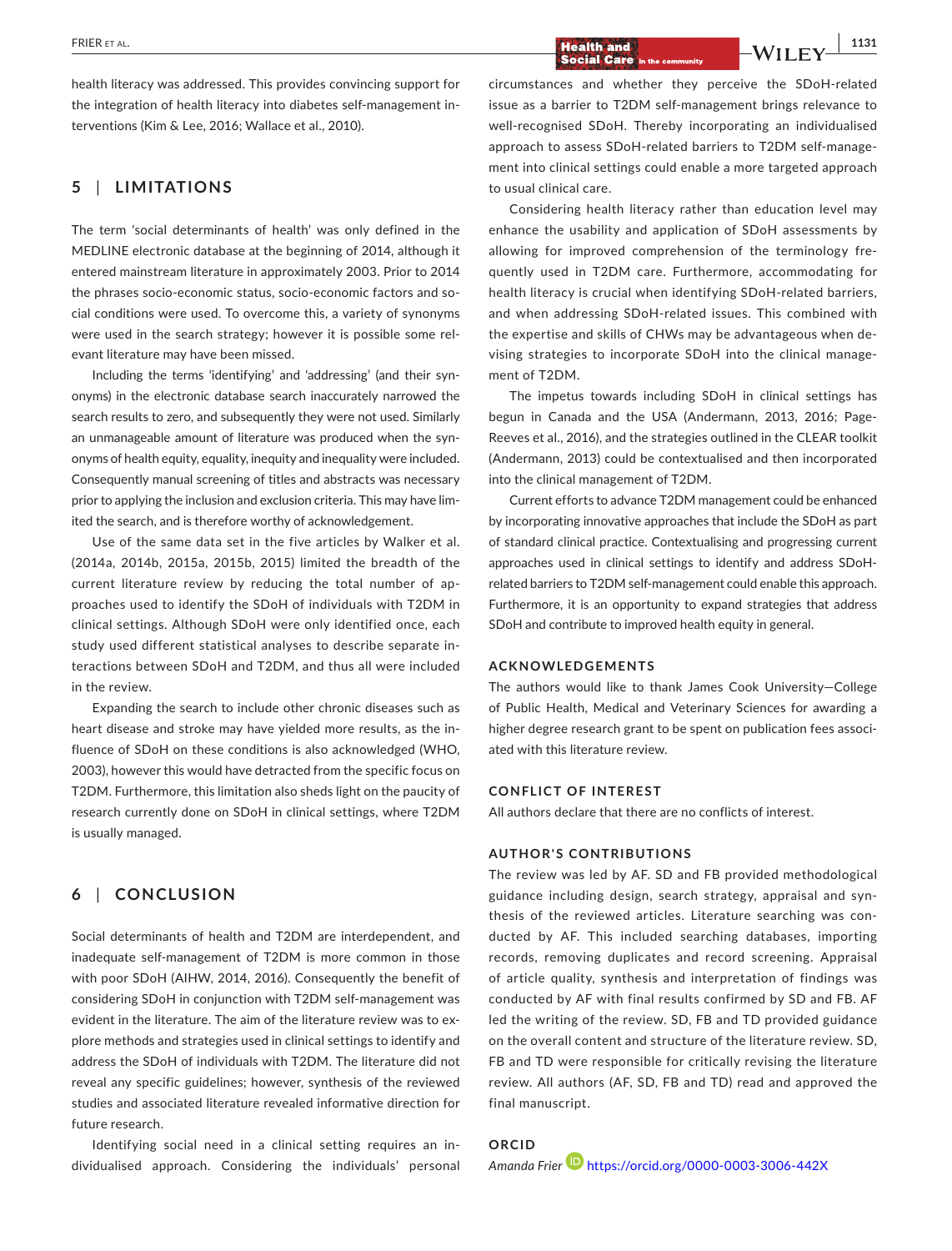#### **REFERENCES**

- Andermann, A., on behalf of the CLEAR Collaboration. (2013). The CLEAR Toolkit: Helping Health Workers Tackle the Social Causes of Poor Health [version 3.0]. Retrieved from [www.mcgill.ca/clear](http://www.mcgill.ca/clear)
- Andermann, A. (2016). Taking action on the social determinants of health in clinical practice: A framework for health professionals. *Canadian Medical Association Journal*, *188*(17–18), E474–E483. [https://doi.](https://doi.org/10.1503/cmaj.160177) [org/10.1503/cmaj.160177](https://doi.org/10.1503/cmaj.160177)
- Andermann, A. (2018). Screening for social determinants of health in clinical care: Moving from the margins to the mainstream. *Public Health Reviews*, *39*, 19. [https://doi.org/10.1186/](https://doi.org/10.1186/s40985-018-0094-7) [s40985-018-0094-7](https://doi.org/10.1186/s40985-018-0094-7)
- Arksey, H., & O'Malley, L. (2005). Scoping studies: Towards a methodological framework. *International Journal of Social Research Methodology*, *8*(1), 19–32. <https://doi.org/10.1080/1364557032000119616>
- Australian Institute of Health and Welfare (2014). *Cardiovascular disease, diabetes and chronic kidney disease – Australian facts: Prevalence and incidence*. Canberra: AIHW. Retrieved from [https://www.aihw.gov.](https://www.aihw.gov.au/getmedia/0ce5f234-0abf-41b9-a392-be5dd1e94c54/17034.pdf.aspx?inline=true) [au/getmedia/0ce5f234-0abf-41b9-a392-be5dd1e94c54/17034.](https://www.aihw.gov.au/getmedia/0ce5f234-0abf-41b9-a392-be5dd1e94c54/17034.pdf.aspx?inline=true) [pdf.aspx?inline=true](https://www.aihw.gov.au/getmedia/0ce5f234-0abf-41b9-a392-be5dd1e94c54/17034.pdf.aspx?inline=true)
- Australian Institute of Health and Welfare (2016). *Australia's health 2016*. Canberra: AIHW. Retrieved from [https://www.aihw.gov.au/getme](https://www.aihw.gov.au/getmedia/9844cefb-7745-4dd8-9ee2-f4d1c3d6a727/19787-AH16.pdf.aspx) [dia/9844cefb-7745-4dd8-9ee2-f4d1c3d6a727/19787-AH16.pdf.](https://www.aihw.gov.au/getmedia/9844cefb-7745-4dd8-9ee2-f4d1c3d6a727/19787-AH16.pdf.aspx) [aspx](https://www.aihw.gov.au/getmedia/9844cefb-7745-4dd8-9ee2-f4d1c3d6a727/19787-AH16.pdf.aspx)
- Bains, S., & Egede, L. (2011). Associations between health literacy, diabetes knowledge, self-care behaviors, and glycemic control in a low income population with type 2 diabetes. *Diabetes Technology & Therapeutics*, *13*(3), 335–341.<https://doi.org/10.1089/dia.2010.0160>
- Baum, F. E., Legge, D. G., Freeman, T., Lawless, A., Labonté, R., & Jolley, G. M. (2013). The potential for multi-disciplinary primary health care services to take action on the social determinants of health: Actions and constraints. *BMC Public Health*, *13*, 460. [https://doi.](https://doi.org/10.1186/1471-2458-13-460) [org/10.1186/1471-2458-13-460](https://doi.org/10.1186/1471-2458-13-460)
- Brown, A. F., Ettner, S. L., Piette, J., Weinberger, M., Gregg, E., Shapiro, M. F., … Beckles, G. L. (2004). Socioeconomic position and health among persons with diabetes mellitus: A conceptual framework and review of the literature. *Epidemiologic Reviews*, *26*(1), 63–77. [https://](https://doi.org/10.1093/epirev/mxh002) [doi.org/10.1093/epirev/mxh002](https://doi.org/10.1093/epirev/mxh002)
- Buettner, P., & Muller, R. (2011). *Epidemiology*. South Melbourne, Vic: Oxford University Press.
- Centres for Disease Control and Prevention (2013).Social determinants of health. Retrieved from [http://www.cdc.gov/socialdeterminants/](http://www.cdc.gov/socialdeterminants/Index.html) [Index.html](http://www.cdc.gov/socialdeterminants/Index.html)
- Diabetes Australia. (2015). *Diabetes in Australia*. Retrieved from [https://](https://www.diabetesaustralia.com.au/diabetes-in-australia) [www.diabetesaustralia.com.au/diabetes-in-australia](https://www.diabetesaustralia.com.au/diabetes-in-australia)
- Egger, G., Binns, A., & Rossner, S. (2011). *Lifestyle medicine: Managing diseases of lifestyle in the 21st century* (2nd ed.) North Ryde, NSW: McGraw-Hill.
- Freeman, J. (2016). Community health workers: An important method for addressing the social determinants of health. *Family Medicine*, *48*(4), 257.
- Freeman, T., Javanparast, S., Baum, F., Ziersch, A., & Mackean, T. (2018). A framework for regional primary health care to organise actions to address health inequities. *International Journal of Public Health*, *63*(5), 567–575. <https://doi.org/10.1007/s00038-018-1083-9>
- Gimpel, N., Marcee, A., Kennedy, K., Walton, J., Lee, S., & DeHaven, M. J. (2010). Patient perceptions of a community-based care coordination system. *Health Promotion Practice*, *11*(2), 173–181. [https://doi.](https://doi.org/10.1177/1524839908320360) [org/10.1177/1524839908320360](https://doi.org/10.1177/1524839908320360)
- Hunt, C. W., Grant, J. S., & Appel, S. J. (2011). An integrative review of community health advisors in type 2 diabetes. *Journal of Community Health*, *36*(5), 883–893.<https://doi.org/10.1007/s10900-011-9381-7>
- Kaiser Permanente'. (2005). DISTANCE Diabetes Study of Northern California. Retrieved from [https://divisionofresearch.kaiserperm](https://divisionofresearch.kaiserpermanente.org/projects/distance/Documents/DISTANCE_Survey_FINAL_2006.pdf)

[anente.org/projects/distance/Documents/DISTANCE\\_Survey\\_](https://divisionofresearch.kaiserpermanente.org/projects/distance/Documents/DISTANCE_Survey_FINAL_2006.pdf) [FINAL\\_2006.pdf](https://divisionofresearch.kaiserpermanente.org/projects/distance/Documents/DISTANCE_Survey_FINAL_2006.pdf)

- Kaiser Permanente'. (2017). Diabetes Study of Northern California. Retrieved from [https://divisionofresearch.kaiserpermanente.org/](https://divisionofresearch.kaiserpermanente.org/projects/distance/backgroundaims) [projects/distance/backgroundaims](https://divisionofresearch.kaiserpermanente.org/projects/distance/backgroundaims)
- Keleher, H., & MacDougall, C. (2016). *Understanding health* (4th ed.). South Melbourne, Vic: Oxford University Press.
- Kim, S. H. (2016). Educational attainment moderates the associations of diabetes education with health outcomes. *International Journal of Nursing Practice*, *22*(5), 444–450.<https://doi.org/10.1111/ijn.12454>
- Kim, S. H., & Lee, A. (2016). Health literacy sensitive diabetes self-management interventions: A systematic review and meta-analysis. *Worldviews on Evidence-Based Nursing*, *13*(4), 324–333. [https://doi.](https://doi.org/10.1111/wvn.12157) [org/10.1111/wvn.12157](https://doi.org/10.1111/wvn.12157)
- Kumari, M., Head, J., & Marmot, M. (2004). Prospective study of social and other risk factors for incidence of type 2 diabetes in the Whitehall II study. *Archives of Internal Medicine*, *164*(17), 1873–1880. <https://doi.org/10.1001/archinte.164.17.1873>
- Law, M., Stewart, D., Pollock, N., Letts, L., Bosch, J., & Westmorland, M. (1998). Guidelines for critical review form quantitative studies. Retrieved from[https://srs-mcmaster.ca/research/evidence-based](https://srs-mcmaster.ca/research/evidence-based-practice-research-group/)[practice-research-group/](https://srs-mcmaster.ca/research/evidence-based-practice-research-group/)
- Letts, L., Wilkins, S., Law, M., Stewart, D., Bosch, J., & Westmorland, M. (2007). Guidelines for critical review form: qualitative studies (version 2.0). Retrieved from [https://srs-mcmaster.ca/research/evide](https://srs-mcmaster.ca/research/evidence-based-practice-research-group/) [nce-based-practice-research-group/](https://srs-mcmaster.ca/research/evidence-based-practice-research-group/)
- Liamputtong, P. (2013). *Research methods in health: Foundations for evidence-based practice*. South Melbourne, Vic: Oxford University Press.
- Liberati, A., Altman, D. G., Tetzlaff, J., Mulrow, C., Gøtzsche, P. C., Ioannidis, J. P. A., … Moher, D. (2009). The PRISMA statement for reporting systematic reviews and meta-analyses of studies that evaluate health care interventions: Explanation and elaboration. *PLoS Medicine*, *6*(7), e1000100. [https://doi.org/10.1371/journ](https://doi.org/10.1371/journal.pmed.1000100) [al.pmed.1000100](https://doi.org/10.1371/journal.pmed.1000100)
- Loh, L., Jaye, C., Dovey, S., Lloyd, H., & Rowe, J. (2015). Dunedin's free clinic: An exploration of its model of care using case study methodology. *Journal of Primary Health Care*, *7*(2), 145–152. [https://doi.](https://doi.org/10.1071/HC15145) [org/10.1071/HC15145](https://doi.org/10.1071/HC15145)
- Marmot, M. (2003). Understanding social inequalities in health. *Perspectives in Biology and Medicine*, *46*(3 Suppl), S9–S23. [https://doi.](https://doi.org/10.1353/pbm.2003.0070) [org/10.1353/pbm.2003.0070](https://doi.org/10.1353/pbm.2003.0070)
- Marmot, M. (2005). Social determinants of health inequalities. *The Lancet*, *365*(9464), 1099–1104. [https://doi.org/10.1016/](https://doi.org/10.1016/S0140-6736(05)71146-6) [S0140-6736\(05\)71146-6](https://doi.org/10.1016/S0140-6736(05)71146-6)
- Marmot, M., & Wilkinson, R. (2006). *Social determinants of health*. Oxford: Oxford University Press.
- McCalmont, K., Norris, J., Garzon, A., Cisneros, R., Greene, H., Regino, L., … Kaufman, A. (2016). Community health workers and family medicine resident education: Addressing the social determinants of health. *Family Medicine*, *48*(4), 260.
- Moffet, H. H., Adler, N., Schillinger, D., Ahmed, A. T., Laraia, B., Selby, J. V., … Karter, A. J. (2009). Cohort profile: The Diabetes Study of Northern California (DISTANCE)-objectives and design of a survey follow-up study of social health disparities in a managed care population. *International Journal of Epidemiology*, *38*(1), 38–47. [https://doi.](https://doi.org/10.1093/ije/dyn040) [org/10.1093/ije/dyn040](https://doi.org/10.1093/ije/dyn040)
- Naz, A., Rosenberg, E., Andersson, N., Labonté, R., & Andermann, A. (2016). Health workers who ask about social determinants of health are more likely to report helping patients: Mixed-methods study. *Canadian Family Physician*, *62*(11), E684.
- New South Wales Council of Social Service. (2012). Provided there's Transport: Transport as a barrier to accessing health care in NSW. Retrieved from [http://gwahslibrariesblog.blogspot.com/2013/01/](http://gwahslibrariesblog.blogspot.com/2013/01/provided-theres-transport-transport-as.html) [provided-theres-transport-transport-as.html](http://gwahslibrariesblog.blogspot.com/2013/01/provided-theres-transport-transport-as.html)